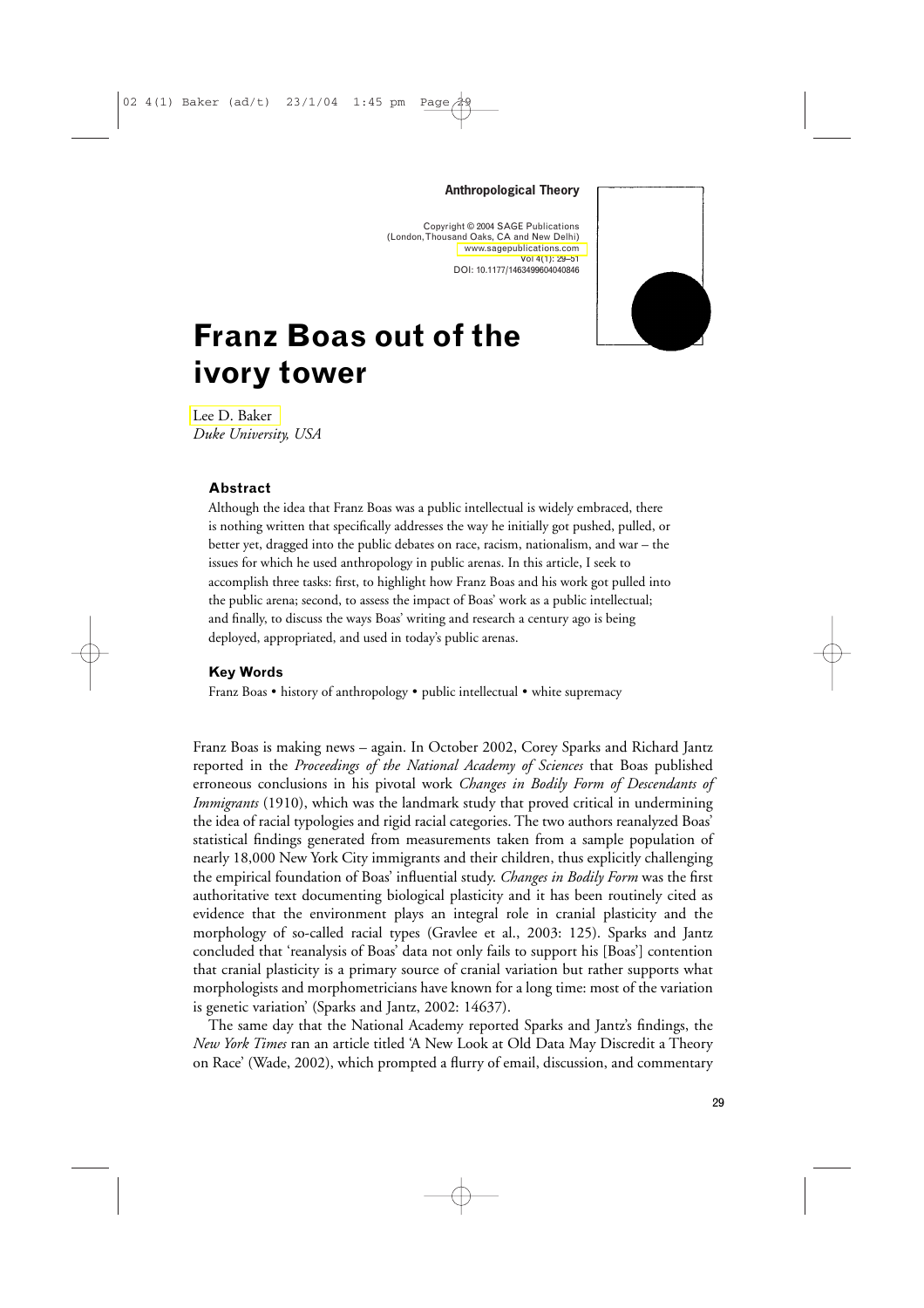from a range of divergent perspectives (e.g. Francis, 2002; Holloway, 2002). Independently, Clarence C. Gravlee, H. Russell Bernard, and William R. Leonard reanalyzed Boas' data on immigrant bodies. They reported their findings in the *American Anthropologist*. <sup>1</sup> Gravlee and his colleagues concluded: 'on the whole, Boas was right, despite the limited analytical tools at his disposal' (Gravlee et al., 2003: 125).2 Associated Press quickly syndicated a story about the dissimilar findings and *Science* ran an article aptly titled 'Going Head-to-Head Over Boas's Data' (Holden, 2002). Debating Franz Boas' research, writing, and his role in early US anthropology is nothing new. Regna Darnell has observed that

Virtually continuously since his death in 1942, North American anthropologists have been obsessed with the role of Franz Boas. Although none have denied his disciplinary hegemony for most of the past century, assessments have ranged from anti-theoretical villain to beloved teacher beyond criticism to institutional and intellectual founder of the contemporary four-field discipline. Boas' scholarship is highly intertextual; anthropologists who are not disciplinary historians follow it avidly. (Darnell, 2000: 896)

Regna Darnell's perceptive observation that the scholarship about Boas 'is highly intertextual' extends beyond the genres of academic scholarship to include the public discourse about Boas. Commentary, discussion, and 'news' about Boas and his research have never been anchored exclusively to academic genres. In many respects, the frontiers of Boas' research and writing shift and expand in the same way that

The frontiers of a book are never clear-cut: beyond the title, the first lines and the last full stop, beyond its internal configuration and its autonomous form, it is caught up in a system of references to other books, other texts, other sentences: it is a node within a network. (Foucault, 1974: 23)

This relationship between text and context outside the academy has far-reaching implications, but it is rarely addressed in the scholarship about Boas. Much of the history of anthropological theory documents debates within the field or within the academy, but more attention needs to be paid to the way the public has consumed anthropology, often championing its virtues or punishing it in pillory (see also di Leonardo, 1998).

In the United States, the anthropological imaginary and notions of race and culture continue to captivate Americans' ideological investments in identity. Anthropology's professional purview includes descriptions of the 'other' and assessments of race and culture, so it is not surprising that partisan critics set up anthropologists and the research they conduct in a way that provides rhetorical purchase for arguments that bolster ideological agendas.

By articulating George W. Stocking's historiographic principle of carefully selecting, framing, and developing vignettes or historical case studies, I hope to sketch outlines for broader questions about the way anthropology is deployed outside the academy in an effort to attain a better context for understanding the role anthropology has played in the overall history of ideas.<sup>3</sup> Although the idea that Franz Boas was a public intellectual is widely embraced, there is nothing written that specifically addresses the way he initially got pushed or pulled into the public debates on race, racism, nationalism, and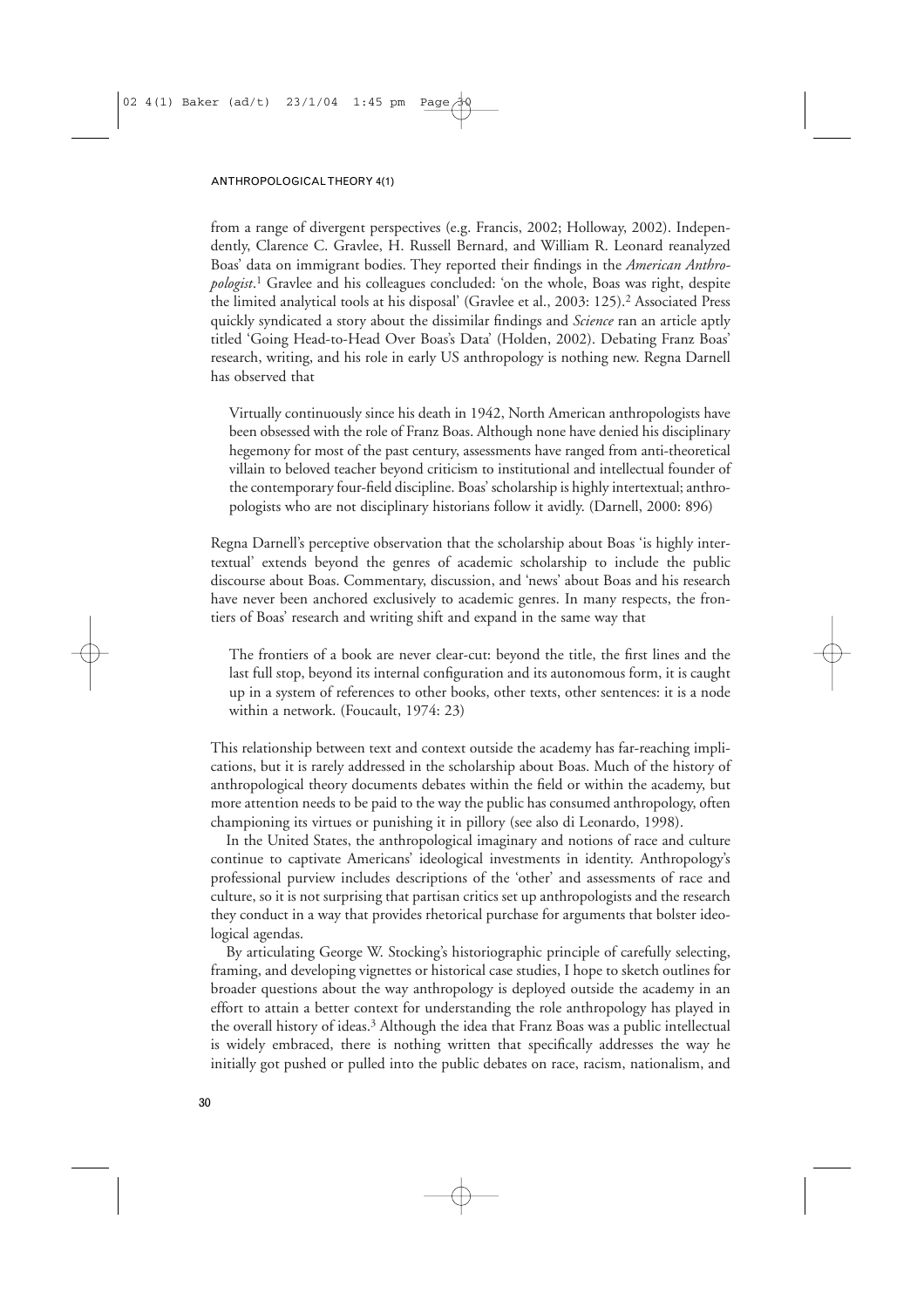war – the issues for which he used anthropology in public arenas. $4$  In this article, I seek to accomplish three tasks: first, to highlight how Franz Boas and his work were pulled into the public arena by using what Stocking calls microscopic analysis; second, to assess the impact of Boas' work as a public intellectual; and finally, to discuss the ways Boas' writing and research a century ago are being deployed, appropriated, and used in today's public arenas.

Generally, 'public intellectuals' are those academics who help shape public policy, public opinion, or popular science. However, the very notion of 'a public' is both contested and amorphous. Beyond questioning what constitutes a public, I also want to raise several open-ended questions. Can academics become public intellectuals as a result of vociferous detractors? And what can we learn about the impact of Boas' scholarship by exploring the public discourse that derides it?

In the past decade, the role of the 'public intellectual' has become an important cog in an information-saturated global economy. There is an increasingly close relationship between the rising influence of public intellectuals and media producers' reliance on 'experts' to provide pithy sound bites on the nightly news, Cable News Network, or National Public Radio. Often via satellite hookup, public intellectuals bring academic and frequently unconventional ideas to bear upon urgent issues, conveniently packaging them for public consumption. Through presidential addresses, articles in *Anthropology News*, and sessions at the annual meetings of the American Anthropological Association, a consensus has emerged in some quarters that the survival of anthropology is contingent upon anthropologists' ability to contribute to public arenas (Peacock, 1997: 12).

Since the mid-19th century, popular science and public intellectuals have played an important role in the popular culture of the USA. For much of this history, anthropologists have had quite a venerable history of using anthropology in the public interest. One need only evoke the names of Ashley Montagu, James Mooney, Margaret Mead, Ruth Benedict, Melville Herskovits, Gene Weltfish, or Otto Klineberg to secure anthropology's place in the landscape of American history. Most students of intellectual history link *this* history to that of Franz Boas' efforts to engage broad audiences (Baker, 1994; Barkan, 1988; Beardsley, 1973; Hyatt, 1990; Stocking, 1960; Williams, 1996).

Franz Boas was a public intellectual, but he did not rise to prominence as such because he wrote for popular audiences or was a compelling orator. Prior to 1905, he only produced research and texts for colleagues at scholarly institutions. Although Boas did not venture beyond academic circles early in his career, this did not preclude his participation in public arenas. I have identified two cases depicting Boas' first bouts with public audiences; these cases involve two writers who wrote about Franz Boas and his work within the frame of sensationalist papers and tawdry tracts – the public discourse of the Progressive Era. These cases document how certain individuals launched viperous attacks on Boas and his academic work, but also document Boas' rather muted response. Austin P. Cristy launched the first attack in 1891, which happens to be directly related to the current debate over Boas' data today. The other was by William B. Smith in 1905.

#### **THE CALIPER QUESTION**

In 1889, G. Stanley Hall hired the inaugural faculty of Clark University in Worcester, Massachusetts. Franz Boas was hired as part of a stellar team of scientists and researchers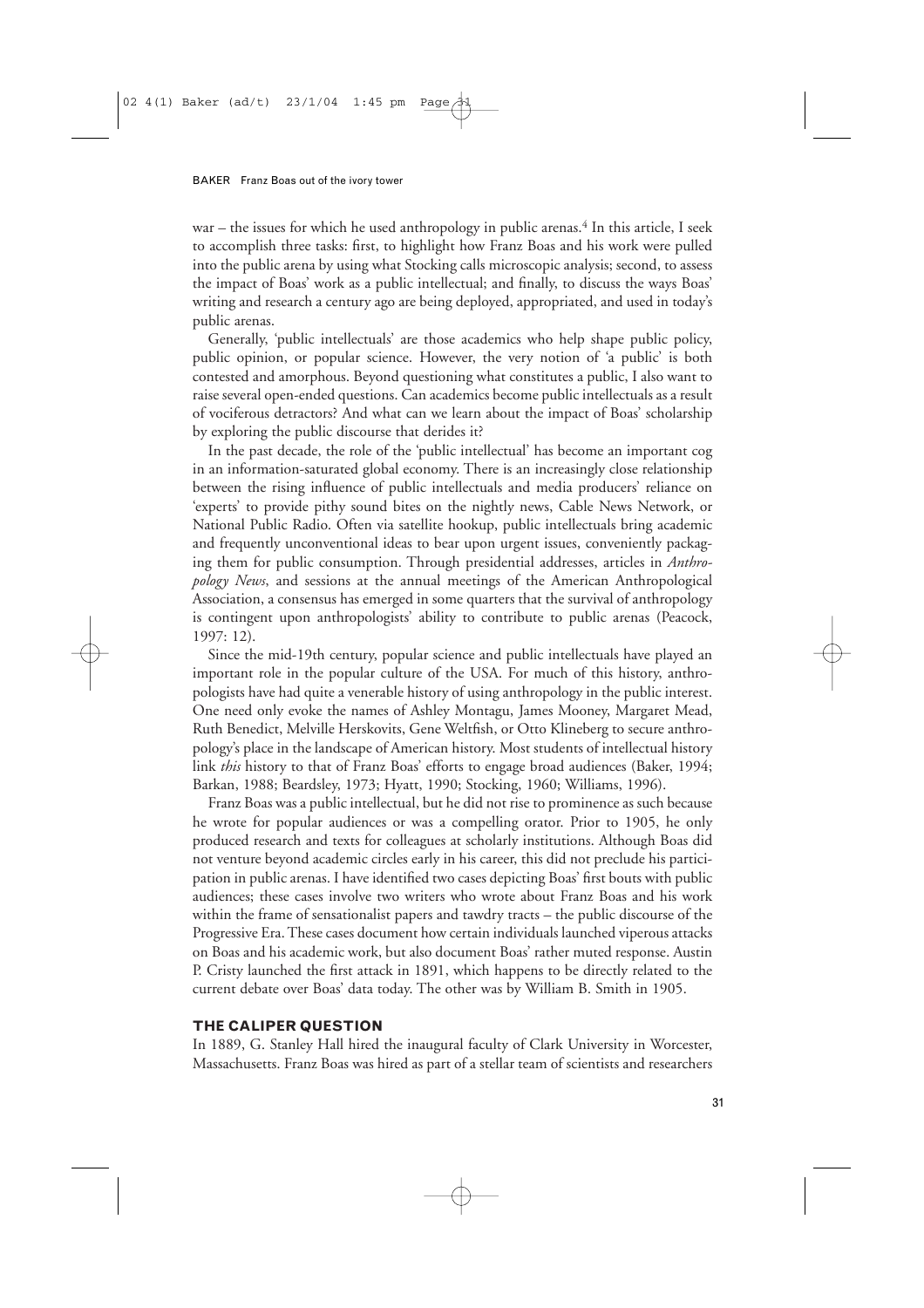#### ANTHROPOLOGICAL THEORY 4(1)

at Clark, which sought to rival Johns Hopkins as the nation's leading research university. Serving as a docent and teaching twice as much as his colleagues on the regular faculty, Boas launched an aggressive program researching growth and racial plasticity to complement his ongoing research in ethnography and folklore (Cole, 1999: 137–9).

After a decade and a half of experiments, measurements, and careful documentation that took him from Oakland to Toronto, Boas began challenging some basic assumptions of physical anthropology while advancing biostatistics in the United States (Camic and Xie, 1994). These efforts culminated in a major study Boas conducted between 1908 and 1910 for the US Immigration Commission and published as *Changes in Bodily Form of Descendants of Immigrants* (1912)*.* In it, he demonstrated that the environment played a significant role in determining physical attributes, like head size, which were so often used to demarcate racial difference (Stocking, 1974: 189–90).

The method and preliminary findings for this study were conducted at Clark in 1891. When Boas arrived in Worcester to begin his teaching career, the city had a population of just less than 80,000. From its bucolic dairy and produce farms to its bustling business district and factories, the city was a major hub of the industrial revolution. Inhabited by blue bloods from some of New England's best families, but rapidly populated by immigrants from Europe and Canada, Boas arrived during a tumultuous period. The city's industrial might centered around a successful wire and machine manufacturing industry that spawned subsequent industry and services to produce, among other things, thousands of miles of barbed wire shipped to the west for fencing (Southwick, 1998: 37–42). Although the metal and machine trades predominated, there was no single industry that dominated and many independent industries made Worcester its home – textiles, boots and shoes, paper products, to name a few. 'In the US Census of Manufacturers, the category "other" perennially led the list of Worcester's industries' (Rosenzweig, 1983: 12).

As factories belched black smoke from hundreds of stacks across the city, workers poured into the city to fill the need for labor. In subsequent waves of immigration, beginning with French and English Canadians in 1860, the population of Worcester grew sixfold between the 1840s and 1890s. By the mid-1890s, one-third of the population was foreign born. Most of the immigrants were from Ireland, Sweden, and Canada, but there were sizeable communities of Armenians, Poles, Lithuanians, Syrians, Finns, Norwegians, Assyrians, Germans, Danes, Russians, Ukrainians, Greeks, Italians, and Albanians as well (Southwick, 1998: 38).

Although Worcester's ethnic and religious diversity was unmatched by any inland city of its size, the gulf between factory workers and the educated and moneyed elite was typical of many industrializing cities of the 1890s (Gutman, 1973: 571–85). As a result of (or perhaps because of) Worcester's diversified industries, the gulf between ethnic groups within the working class was atypical of industrializing cities of the 1890s. Segregated by language, occupation, leisure activities, and religion, each ethnic group worked, worshiped, and lived *together*, rarely reaching across ethnic lines or bridging language barriers. As a result, union activity was limited and the Knights of Labor could not organize effectively. Historian Roy Rosenzweig has carefully outlined these dynamics.

On the one hand, ethnic divisions militated against class-wide mobilization of workers in trade unions or political parties. . . . Consequently, the insularity and separatism of the immigrant communities limited immigrant working-class influence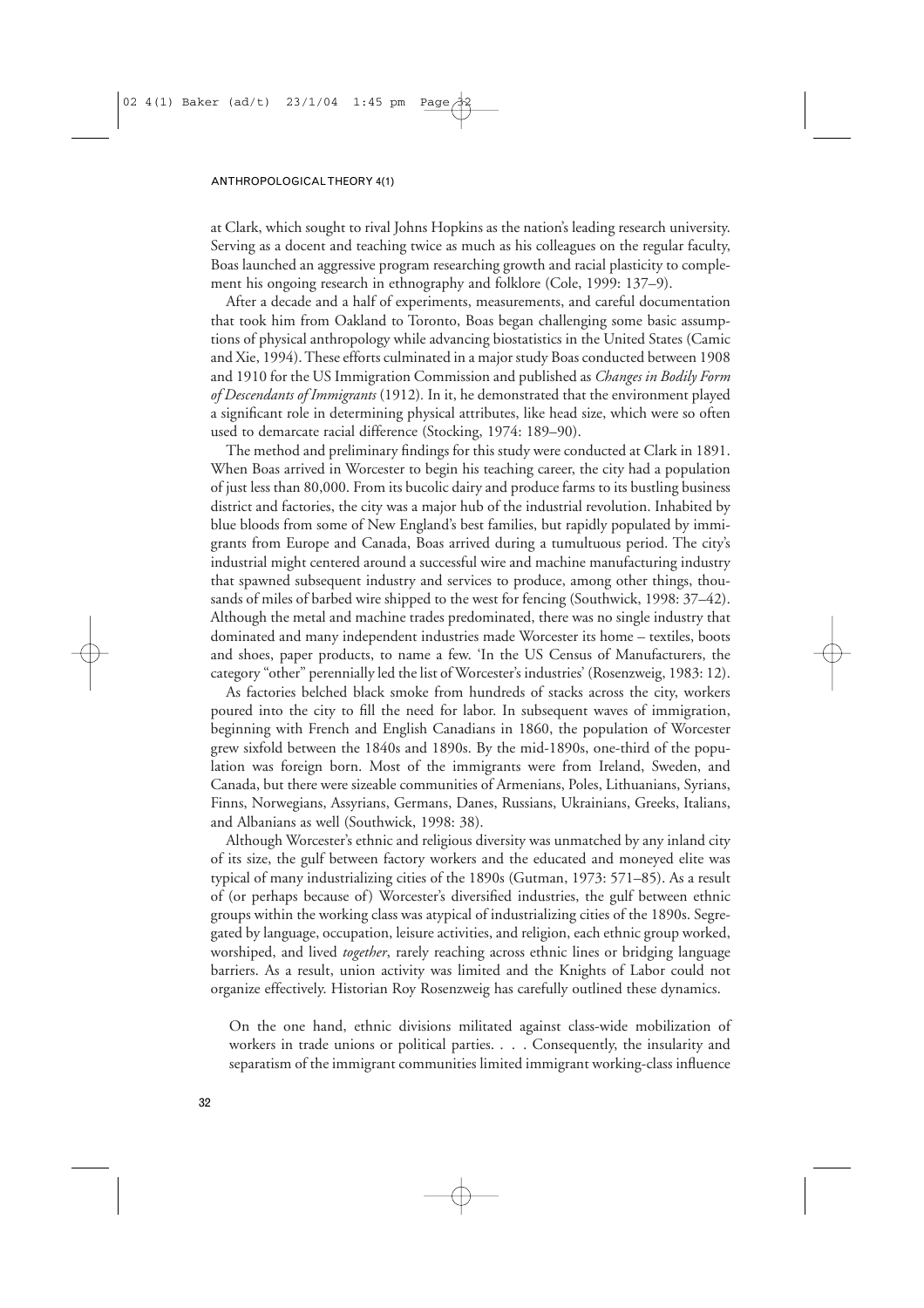over economic or political issues. On the other hand, these ethnic enclaves . . . provided a refuge and resource for those who confronted the unemployment, poverty, disease, and accidents that accompanied life and work in industrializing America. (Rosenzweig, 1983: 31)

Worcester's factory owners fostered and manipulated this segregation by favoritism, paternalism, and ruthless labor practices. Town boosters even used the city's great 'number of nationalities' as a pitch to attract new business. An advertisement sponsored by the local board of trade, for example, explained that Worcester was a great place to locate a new factory because 'these nationalities do not affiliate, [and] concerted efforts for promoting strikes, labor unions, and similar movements among the working class become impossible' (quoted in Rosenzweig, 1983: 24). Along with this diversity came bitter political contests, aggressive assertion of ethnic interests, and a bevy of welldisciplined and politically savvy social and civic clubs, temperance societies and parish churches, each organized along ethnic lines. Among poor and working-class Yankees, however, a long tradition of anti-Catholic and anti-immigrant hatred found an institutional home first in the Know-Nothing Party, but later in the American Protective Association and the Ku Klux Klan (Meagher, 2001: 138, 309; Southwick, 1998: 58).

With an array of immigrants and a public school system that counted half of its student body as 'foreign-born' or 'children of immigrants', Boas had at his disposal an ideal laboratory with which to gather data on patterns of growth from people with a wide range of backgrounds (Southwick, 1998: 38). With a proposal to study patterns of children's growth, Boas quietly secured the permission of the Worcester school committee to set up a small station in each school for 'measuring' children. As a public service, Boas also proposed testing the hearing and eyesight of each child from which he took head, girth, and height measurements (*Worcester Daily Telegram,* 3 April 1891). Although he had ideal subjects to measure, the ability to measure them proved less than ideal.

His modest program, modeled after the studies conducted by Henry P. Bowditch in Boston's public schools (1877), alarmed some parents because they did not understand exactly what he was going to measure and why. To assuage any 'misapprehension [that] exists regarding measurements', Boas printed a circular distributed to all the parents detailing the purpose of the measurements, which had the 'object of getting data regarding growth of the head, growth of the brain, [and] growth of the bodies with questions as to nationality, occupation of parents, numbers of brothers and sisters, etc.'. He carefully explained to a reporter from the *Worcester Daily Telegram* (*WDT* ) that he did not 'desire to measure any child against its own wish or the will of his parents' (*WDT* 7 March 1891).

This initial study of school children, which served as a foundation for his seminal work in physical anthropology, was almost derailed by Austin P. Cristy, the acerbic publisher of the *Worcester Daily Telegram –* Worcester's most popular daily. 'Franz Boas, the man who has received from the school board the open sesame to the anatomies of the public school children of the city', the *Telegram* reported, 'must have been a scrapper from way back'. The paper described how, 'he has scars on his face and head that would make a jailbird turn green with envy. His scalp is seared with saber cuts, and slashes over his eyes, on his nose, and on one cheek from mouth to ear, [which] give his countenance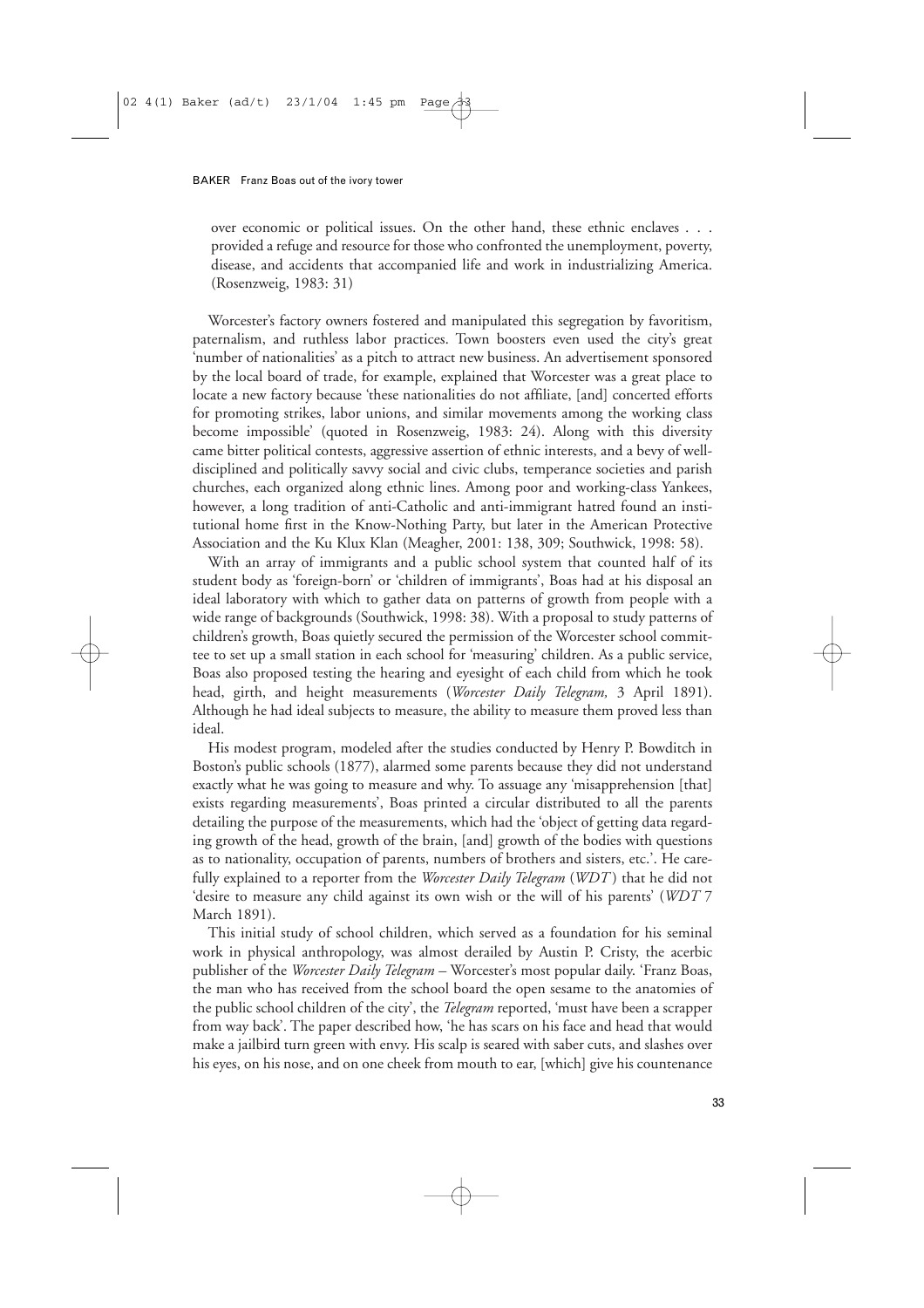an appearance which is not generally considered au fait, outside the criminal class' (*WDT* 5 March 1891). Cristy sarcastically asked parents, how they would 'enjoy the hero of German duels feeling their sons' and daughters' heads and bodies over, just as he did those of the Eskimaux' (*WDT* 5 March 1891). On a more sanguine note, Cristy reported: 'The chances are if Franz Boas, PhD Kiel, should enter one of the schools, the boys – as soon as they recognize his battle scarred visage – will draw their pea-shooters with one accord and annihilate him with a volley' (*WDT* 7 March 1891).<sup>5</sup>

It is unclear exactly what motivated Cristy's attack. Did he want to protect the human subjects? Was he concerned about what Boas would discover? Did he know about other anthropologists' findings and believe Boas would reproduce racial hierarchies within the immigrant population? What is known is that Cristy routinely exploited several crosscutting tensions within the city in order to fuel the circulation of his paper.

Editorially, Cristy's paper was hostile to immigrants and labor, but the paper also had an anti-elitist bent. His target audience was native-born working-class white men and women who voted Republican. Working-class Yankees who voted Republican usually identified with the elite, seeking social mobility through the fraternal organizations and Protestant churches their bosses and employers frequented (Rosenzweig, 1983: 86). In his bid to increase circulation and articulate his anti-elitist position, however, his reporters often covered developments important to Worcester's ethnic and working-class communities (Rosenzweig, 1983: 291).

This was not the first time that Cristy had targeted the faculty at Clark University to articulate his agendas. In 1890, the *Telegram* had launched a bombastic and graphic antivivisectionist campaign detailing laboratory experiments conducted on animals at the university. The paper was sending a clear message that the new university was not welcome in Worcester (Koelsch, 1987: 34). At this time too, there was a power struggle going on within the school committee, which pitted the superintendent, Albert Marble, who was sympathetic to the interests of Irish and Catholics, against 'loyalist republicans' who organized to oust him (Meagher, 2001: 223). Whatever the motivation of the paper, it now targeted Boas and his proposal to measure the thighs of the town's schoolgirls (Cole, 1999: 142). Although the editor caused a stir, the majority of school committee members continued to support Boas. After all, this was the age of science and they were not going to let a provincial publisher get in the way of progress. Members of the school committee stood by their decision to provide Boas the opportunity and facility with which to measure students' bodies, and they spoke out against Cristy's efforts to derail scientific research.

The committee's major concerns included the fact that the*Telegram* did 'not give them an opportunity to demonstrate the wisdom and value' of the research, did not reflect the views of the 'large majority of the best people of the city who approve of the action of the school committee', and finally, did 'not fairly reflect the prevailing public sentiment in opposing the measurements' (*WDT* 15 April 1891). Cristy railed against each charge, noting that his paper printed the written 'opinions or letters of those with whom it differs', and 'not a line attempting to demonstrate the wisdom or value of the proposed measure has been offered to the *Telegram* for publication'. As for 'correctly reflecting public sentiment', Cristy lamented, 'the *Telegram* don't pretend to try to; it reflects its own "sentiment" to a hair and that is all the "sentiment" it ever pretends to "reflect".' Cristy was particularly upset with the charge that he should report the views of 'the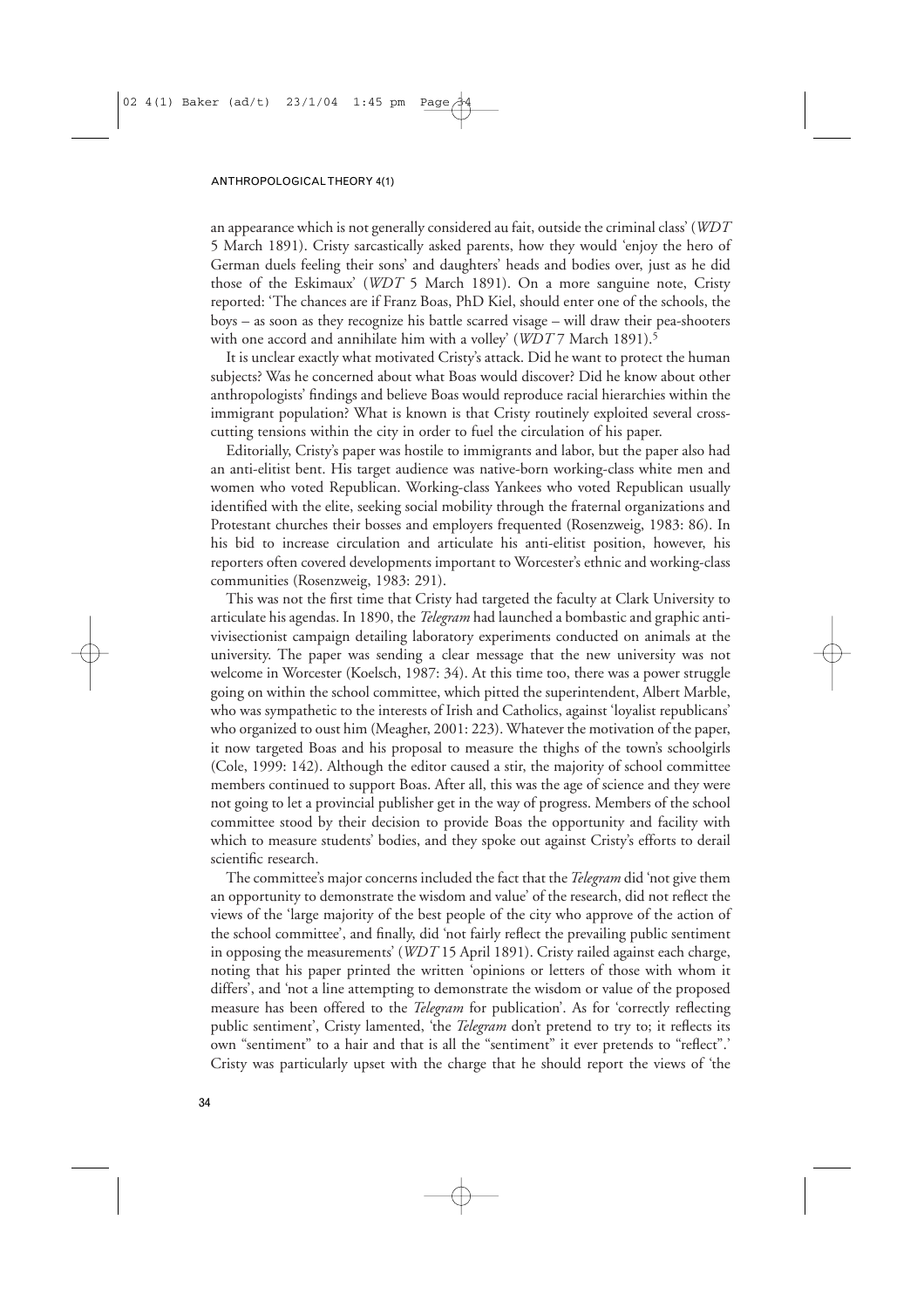majority of the best people in the city [who] supported the school committee'. He clarified that 'The *Telegram* is not very well posted as to "best people"; it don't take much stock in "best people", anyway' (*WDT* 15 April 1891).

Although Cristy was explicit that *'*The *Telegram* does not believe that anything like a majority . . . approve' of the board's action, he decided to give the committee 'a chance to demonstrate the *Telegram* is mistaken', by giving ' "public opinion" a chance to "reflect" itself' (*WDT* 15 April, 1891).

In an article headlined '*Telegram* Offers All a Chance to Vote on Boas Measurements', Cristy argued that 'the only known way to get anything like the sentiment of a community is by voting. Therefore, vote and find out how Worcester stands.'

There is but one way to get the facts; if the measurers and their friends have got the public sentiment they boast of, let them say so in votes. If the opponents of the scheme are the more numerous or sufficiently numerous to be entitled to immunity from having any such outside enterprise thrust upon the school system – let them say so in votes. . . . The votes, 'yes', or 'no', must be written upon a ballot printed in the *Telegram* and sent by mail, or brought to the *Telegram* office. Everybody buys the paper anyway. . . . The *Telegram* has always advocated female suffrage, and mothers as well as fathers and all teachers and all school pupils and all others can vote during this expression of the sentiment of all the people. School committeemen and docents can vote, also. Prepare your ballots! (*WDT* 15 April 1891)

Cristy's timing could not have been better, and Boas' timing could not have been worse. After several fits and starts, Boas went forward with his plan for measuring eighth and ninth graders in the Woodland Street School on 16 April 1891, the day after Cristy printed the ballots and called for the vote.

Cristy, of course, shouldered the press' responsibility as community watchdog and dispatched one of his reporters to the school to write 'a detailed description of the way they do it'. The *Telegram* reported, 'Docent Boas and his two assistants, Docent G.M. West and Mr. A.F. Chamberlain of Clark University . . . arrived before 8:30 o'clock.' The reporter detailed how the scientists used their 'paraphernalia', which included calipers, sheet lead, paper, a square box, a 'machine for measuring the strength of the eyes', and a 'chart used for detecting astigmatism of the eyes'. While the reporter detailed what Boas measured, he was more concerned with how he measured – especially the girls.

The reporter watched carefully as Boas and his assistant weighed and measured children. The *Telegram* reported the entire process, which began by the student answering questions about nationality, age, color of eyes and so on. 'Next the docent took a small strip of sheet lead, a quarter of an inch in thickness, and, telling the subject to shut the eyes, leaving the impression [of the nose] in the soft lead' (*WDT* 17 April 1891). The paper painted Boas as a lecherous foreigner who pawed at the bodies of innocent girls with 'a hand that fooled around the topknots of medicine men and toyed with the war paint of bloodthirsty Indians' (*WDT* 5 March 1891).

'Please remove the shoes', was the next request. This did not trouble the boys, but when there were two girls and one boy together with Docent West and a [*Telegram*] reporter in the little room . . . the reporter noticed the girls, young ladies, rather, of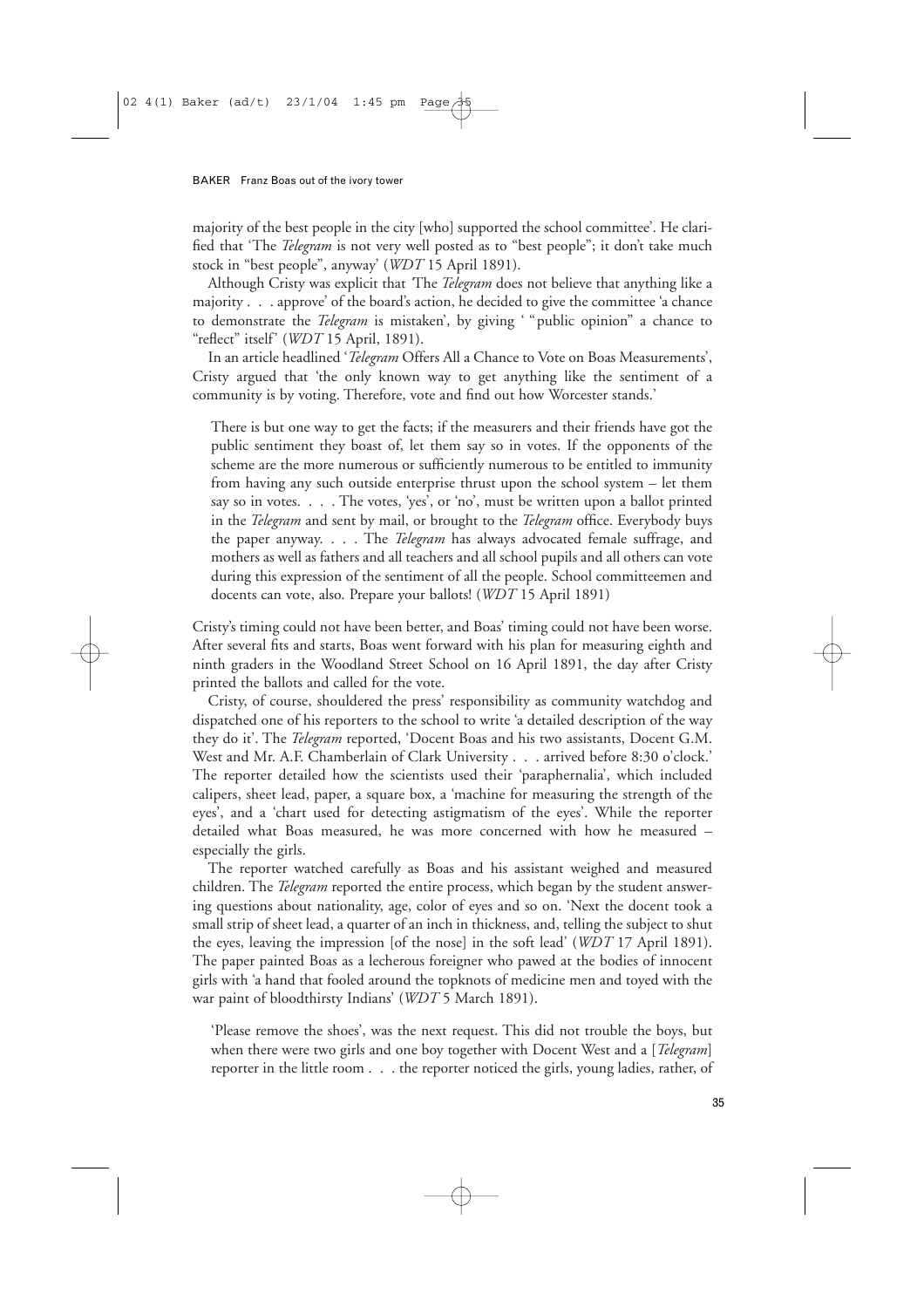15 or 16 years, glance from one to the other hesitatingly before removing the shoes and appearing in stockings.

There was more removing, too. The young ladies who had long hair braided and knotted on the back part of the head had to take it down, and hair-pins and ribbon had to be removed. Then the subjects were ready for Docent Boas and his calipers . . . Those calipers of Docent Boas's are triple-jointed affairs, made of cold steel. One end of the cold steel Docent Boas put in amongst the young lady's back hair till it rested on the extreme point of the occiput. Then he closed them together over the top of the head till the other end rested on the middle of the forehead. (*WDT* 17 April 1891)

The votes and editorials began to pour into the offices of the *Daily Telegram.* After the first day of voting, there were 870 'No' votes and only 11 votes affirming Boas' research. Quickly deemed the 'caliper question', editorials proposed 'giving Mr. Boaz [sic.] a new suit of clothes made of tar and feathers, and a free ride on a rail . . . to the wharf where he can get a nice whiff of sea air as he returns to the land of his nativity' (*WDT* 17 April 1891).

Although Boas was 'fed up with the whole thing',  $6$  he was unmoved by the popular sentiment reflected in the paper and continued to measure children for whom he had received written permission slips. Apparently, Boas and his measurements were more popular than Cristy and his paper would have the public believe. As the weeks wore on, 80 per cent of the permission slips given to the schoolchildren were returned with the signatures of their parents (Cole, 1999: 143, cf. *WDT* 23 April 1891). However, the support of the parents and enthusiasm of the students did not square with overwhelming opposition for the measurements voiced by the public. On 12 May 1891, Cristy reported the final tally on the caliper question, 'Shall Docent Boas and "his assistants" measure the public school pupils of Worcester?' It stood at 15,116 'No' and 345 'Yes'. Yet Boas was none the less able to measure hundreds of children with their parents' consent. Cristy's grand scheme to derail Boas' research ultimately backfired, but not without a thorough investigation by a newspaper reporter.

Cristy sent out reporters to investigate the discrepancy between public opinion as measured by his poll and the success of Boas' data collection. For the teenagers of Worcester, being measured by an exotic man with unusual instruments, while raising the ire of parents and the press alike, became fashionable and irresistible. In an article that was headlined 'Parents Send "No" Votes But Sign Permission Blanks', the paper explained that 'a great number' of children 'beg their parents' permission to have the measurements made. . . . "My boy teased me so much to let Docent Boas measure him", said a parent yesterday, "that I signed the blank presented for the purpose, although I am opposed to the measurements and have voted 'no' in the *Telegram's* vote contest" ' (*WDT* 23 April 1891). 'When a reporter asked [some boys from a local baseball team] if they had been measured, they said they had and that they liked it first rate. "I've voted, too", said one of them. "So has pa and ma." "What did you vote?" queried the reporter. "I voted 'no' and so did all of us. But we like to get measured all the same because it is such fun".' The reporter continued:

The pupils of the lowest grades are having even more fun out of Docent Boas than those of the higher grades. The youngsters haven't the slightest idea whether they are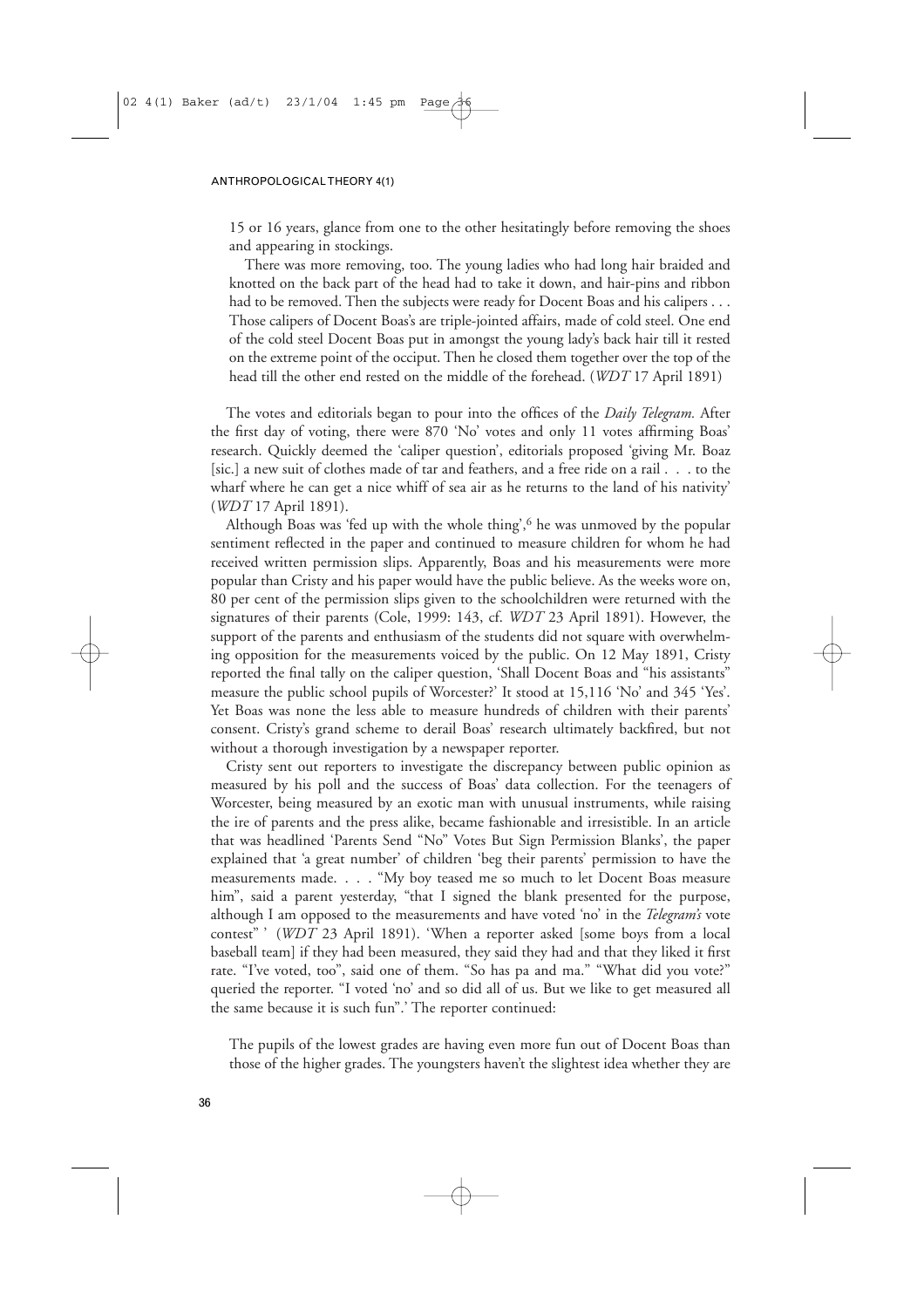being sized up according to the requirements of the Shamanistic rites with which Docent Boas is conversant, or to furnish statistics for gumdrop manufacturers. They wink and blink at the shining calipers and cabalistic measuring beam, and step on the scales as if they were going to receive a stick of candy at the conclusion of the examination. All the while they keep up a huge expression of merriment and, the thought of studies and recitation never enters their heads. (*WDT* 23 April 1891)

So thanks in large measure to the indiscretion of Worcester teens, Boas was able to circumvent the 'power of the press' and the putative 'will of the people', to conduct a pilot study that laid an important foundation for his efforts to challenge the science of the body in the late 19th century.

## **A BRIEF ON BEHALF OF THE UNBORN**

As the 19th century closed, Boas was establishing his leadership in the field and moving anthropology in new directions. Content with organizational leadership and debating with scholars via scholarly publications and association meetings, Boas remained focused on contributing to the academic arena. By the turn of the century, Boas was trying to move anthropology beyond the comparative method and rigid racial topologies. As early as 1894 he addressed the so-called 'Negro problem' by bringing together his critique of the comparative method and his understanding that one could not prove racial inferiority. Titled 'Human Faculty as Determined by Race', Boas gave this paper at the annual meeting of the American Association for the Advancement of Science (AAAS), and it was subsequently published in its annals (Boas, 1895). One could safely say it did not get wide circulation.7 However, this essay formed important scaffolding for *The Mind of Primitive Man* (1911), which did get wide circulation. A full decade after Boas presented 'Human Faculty', William Benjamin Smith gave it national attention when he subjected it to a paragraph-by-paragraph analysis in an effort to 'refute it thoroughly' (Smith, 1905: xi).

In Smith's popular book, *The Color Line: A Brief on Behalf of the Unborn,* he committed an entire chapter to challenging Boas' 1894 address to the AAAS, calling it 'by far the ablest plea yet made for the "backward races" ' .8 Smith framed his book by asking and then answering what he saw as a central question:

*Is the South justified in this absolute denial of social equality to the Negro, no matter what his virtues or abilities or accomplishments?* We affirm, then, that the South is entirely right in thus keeping open at all times, at all hazards, and at all sacrifices an impassable social chasm between Black and White. This she *must* do in [sic] behalf of her blood, her essence, of the stock of her Caucasian Race. (Smith, 1905: 7, emphasis original)

William Benjamin Smith (1850–1934) was one of many early 20th-century hucksters of white supremacy who peddled, to rich and poor alike, ideological and scientific rationales for lynching, defamation, and the subjugation of the 'lesser races'. Although he practiced science in the lyceum tradition, he was no amateur. W.B. Smith was the chair of the Mathematics Department at Tulane University, an active participant in the social and intellectual circles of New Orleans, and wrote on a wide range of topics for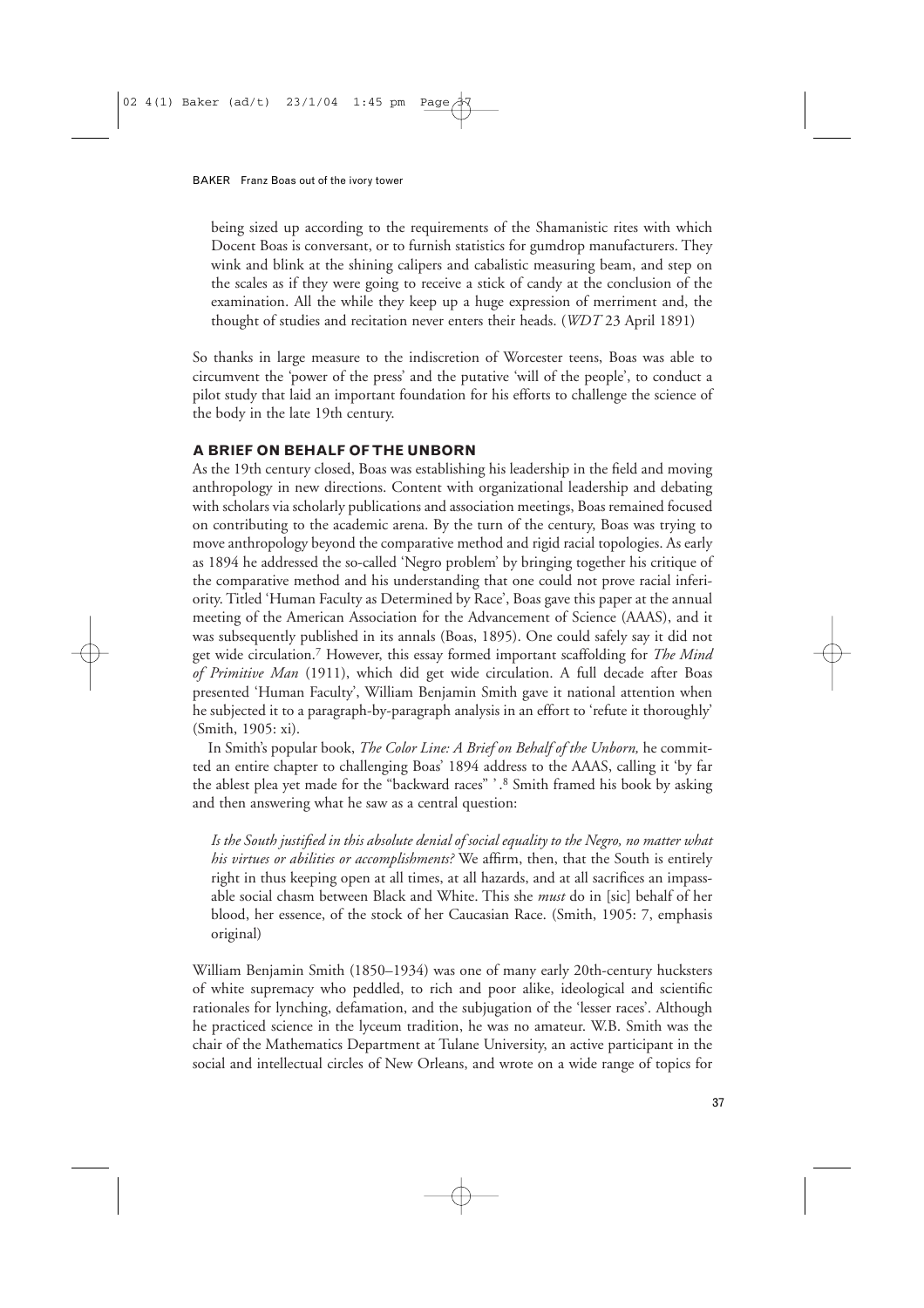both the scholarly and popular press. Such topics included international trade, disease, and the origins of Christianity. Smith also labored for years producing a line-by-line translation in dactylic hexameters of *The Iliad of Homer* (Cattell and Brimhall, 1921: 641; Smith and Miller, 1944; http://indigo.lib.lsu.edu/la/s.html).

Smith's 1905 'Brief on Behalf of the Unborn' had far-reaching and lasting influence. In 1916, attorneys for the state of Kentucky used it as scientific proof of Negro inferiority when they argued the constitutionality of Louisville's residential segregation before the Supreme Court in *Buchanan* v*. Warley*, 1917 (Bernstein, 1998: 849). In 1931, the Church of Jesus Christ of Latter-Day Saints used it to scientifically defend their belief in the racial inferiority of Negroes (Roberts, 1931: 231–3). And in 1947, Mississippi Senator Theodore G. Bilbo featured it prominently as a scientific source in his invective tract *Take Your Choice; Separation or Mongrelization* (1947)*.* Today, William B. Smith is cited as an authority on websites like 'Imperial Klans of America', outlining how interracial dating will ultimately destroy the white race (*Interracial dating*, 2003: http://www.k-k-k.com/story.html).

Smith wrote his book about the color line in the South during the first decade of the 20th century. Awash in racial tension that simply translated into the brutal oppression and repression of African Americans, the omnipresent color line was circumscribed by Jim Crow segregation, disfranchisement, poor sanitary conditions, and little to no wage work. The rationale for the color line had to be constantly described and inscribed by the rich and poor whites who had a stake in perpetuating split-labor markets, hobbling the Republican party, and maintaining the 'Southern way of life'.

The mass media played an integral role in shoring up the ideological demarcation of the color line. Technological advancements and rising literacy rates increased the circulation and decreased the prices of magazines, newspapers, and books. By 1905, stereotypes that had previously been reinforced by folklore or expensive texts were now voraciously consumed by the public in the mass media.

In his 'Brief on Behalf of the Unborn', Smith explored one 'of the most important questions that is likely to engage the attention of the American People for many years and even generations to come' (Smith, 1905: ix). Like the latter-day authors of *The Bell Curve*, he framed his study by suggesting he had made every 'effort to make the whole discussion purely scientific, an ethnological inquiry, undisturbed by any partisan or political influence' (Smith, 1905: x). Smith used what he called 'ethnological principles' to defend the South's rigid color line, explaining *'*that *in the South* the colour line must be drawn firmly, unflinchingly – without deviation or interruption of any kind whatever' (Smith, 1905: 5, emphasis original).

Smith was unequivocal 'that the Negro is markedly inferior to the Caucasian [and, it] is proved both craniologically and by six thousand years of planet-wide experimentation; and that the commingling of the inferior with superior must lower the higher is just as certain as that the half-sum of two and six is only four' (Smith, 1905: 12). Like many politicians, tycoons, and Supreme Court justices at the turn of the century, he turned to Social Darwinianism to rest his case (Baker, 1998: 54–81).

If accepted science teaches anything at all, it teaches that the heights of being in civilized man have been reached along one path and one only – the path of selection, of the preservation of favoured individuals and of favoured races. . . . It is idle to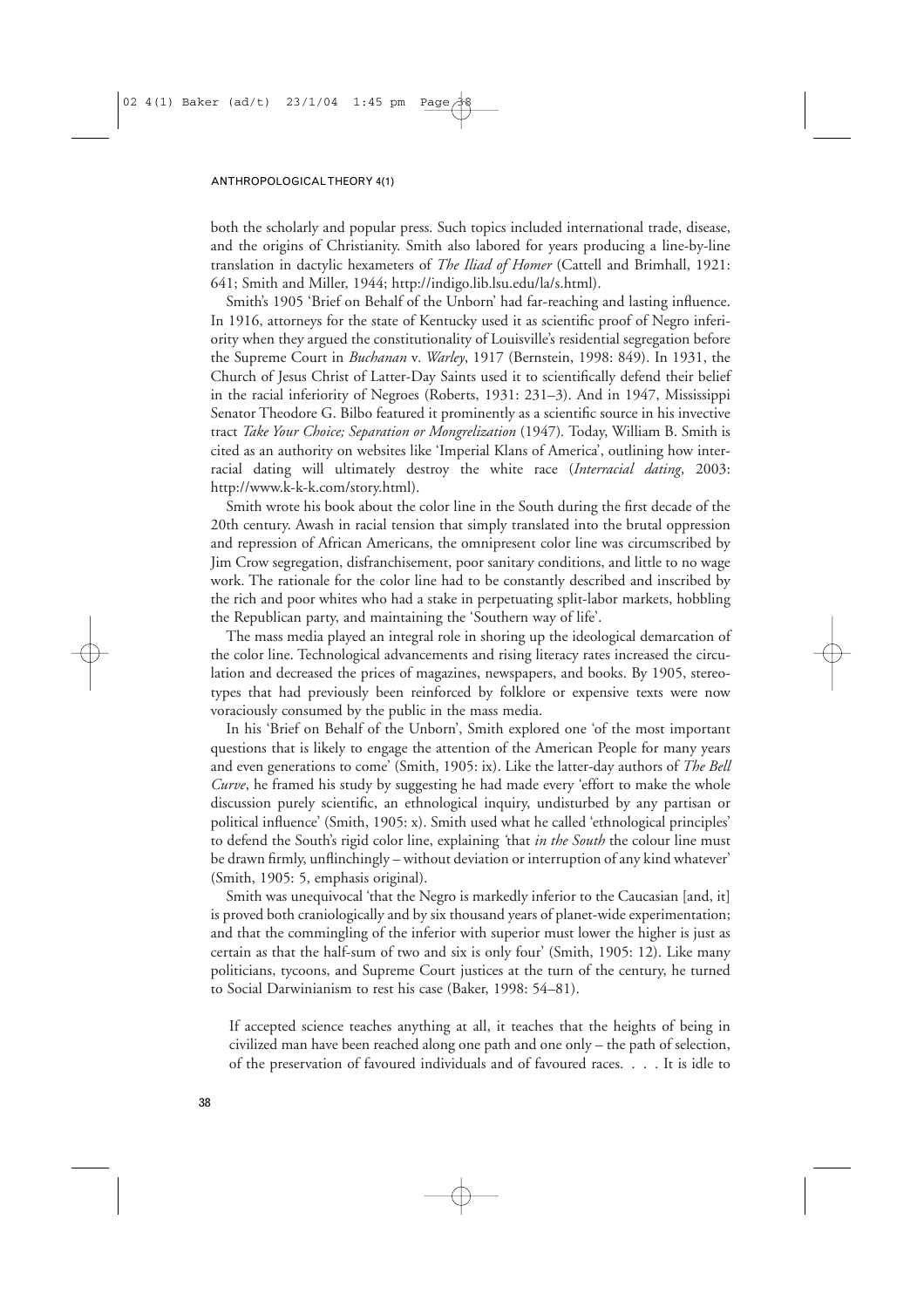talk of education and civilization and the like as corrective or compensative agencies. All are weak and beggarly as over against the almightiness of heredity, the omnipotence of the transmitted germ-plasma (Smith, 1905: 13). . . . If this be not true, then history and biology are alike false; then Darwin and Spencer, Haeckel and Weismann, Mendel and Pearson, have lived and laboured in vain. (Smith, 1905: 14)

Smith carefully laid out his argument, although it was not necessarily a novel one. He recycled the same rationales that had been routinized in American popular culture and reified within scientific literature. He trotted out accounts about cranial capacity, arrested development of children, and higher rates of crime, immorality, and disease (all of which were linked). He devoted much of the book to depicting the horrors of miscegenation and how 'mulattos' receive the worst traits of both races. He couched these dire straits in terms of 'the race instinct' and 'blood purity' and warned: 'The moment the bar of absolute separation is thrown down in the South, that moment the bloom of her spirit is blighted forever . . . the idea of the race is far more sacred than that of the family. It is, in fact, the most sacred thing on earth' (Smith, 1905: 10). Smith really believed he was acting as a scientist, as did many of his readers. Charles Ellwood, for example, highlighted the book's polemic style in a review for the *American Journal of Sociology*, but he emphasized that Smith's style 'should not be permitted to obscure its value as a contribution to the study of the Negro problem in the United States' (Ellwood, 1906: 570).

As a good scientist, Smith wanted to test his theories against the strongest counterarguments. He believed, and perhaps rightfully so, that Franz Boas' 'Human Faculty' offered the most prestigious and best defense of people of color within the then current discourse on race. Smith's whole argument rested on the notion that Africans and African Americans were the most inferior of the races both anatomically and culturally. He sought to 'prove' that sub-Saharan Africans had no art, religion, philosophy, or morality and West Africans in particular had never demonstrated 'even one single aspect of civilization or culture or higher humanity' (Smith, 1905: 32).

Smith titled the chapter in which he challenged Boas 'Plea and Counter Plea', and opened it by noting: 'This distinguished anthropologist, now of Columbia University, New York City, speaks from the pinnacles of science, and his words must not go unregarded. We shall notice every salient point in his twenty-six pages . . . such a formal defense seems to call for an equally formal rejoinder' (Smith, 1905: 111). Smith cited Nott and Gliddon, De Gobineau, and Quattrefages, to challenge Boas' two major claims in 'Human Faculty': that various peoples contributed to each major civilization, and that the evidence is not conclusive that certain races are inferior to others.

Although Smith exempted the 'present backward races', he concurred with Boas that different races contributed to various forms of civilization (1905: 113). While Boas viewed the so-called 'contribution' of one race as just as important as the contribution of another towards a civilization, Smith questioned:

But to all in equal measure? Or to some in far higher measure? That is the question. We must not think of the Senate, where all states vote alike; but of the House of Representatives, where 'Little Rhody' vanishes by the side of New York or Texas. Even if all races did contribute to the sum total, which is far from true, there is an immense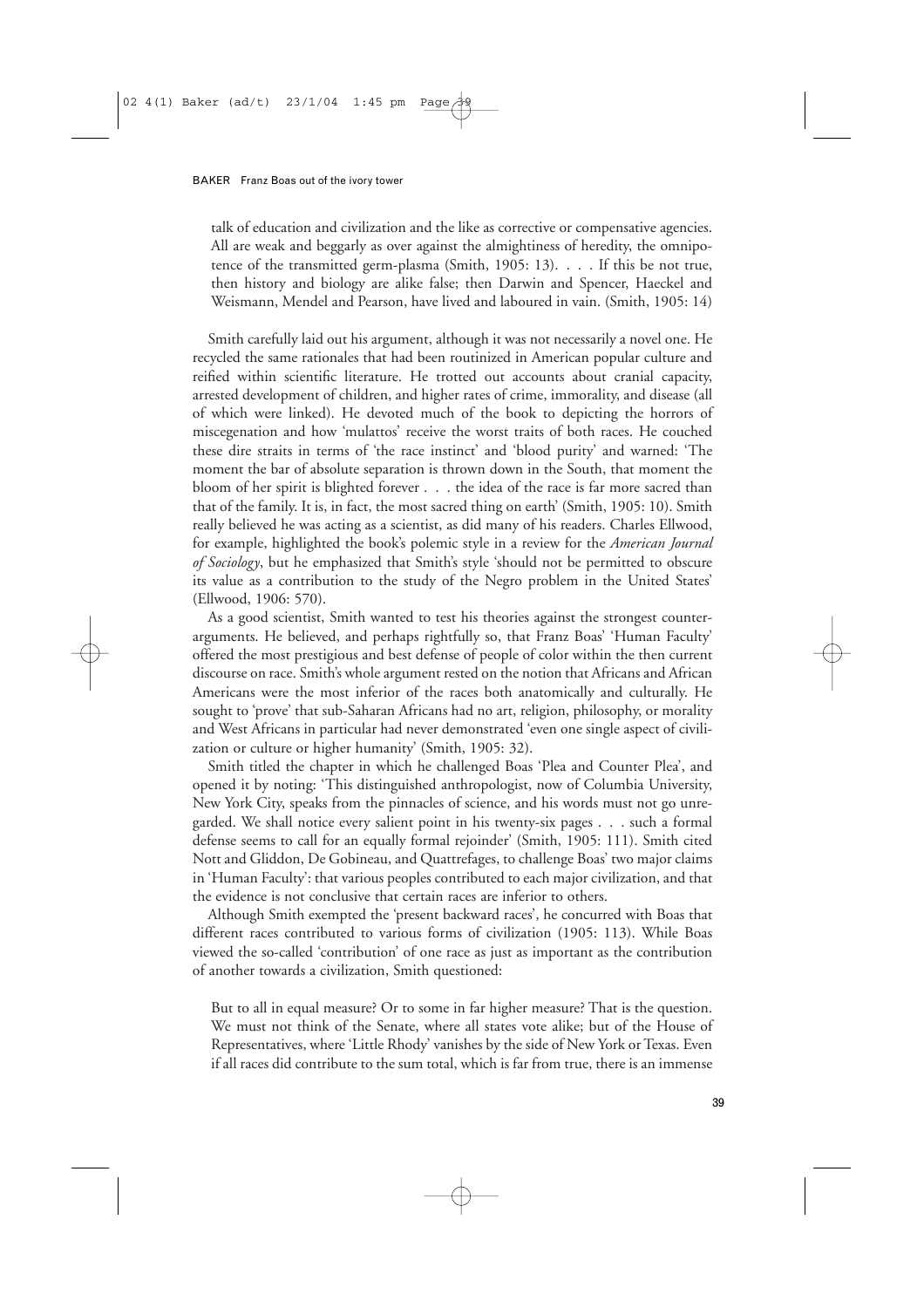difference between contributions that may vary from a penny to a pound. (Smith, 1905: 115)

Smith dismissed Boas as 'a penny wise, and a pound foolish' (1905: 21), and suggested that 'the savant has been unscientific in his procedure; he has gone too far; he has thrown out the baby with the bath' (1905: 131).

Smith's 'Brief on Behalf of the Unborn' simply mirrored that of many earlier 20thcentury pundits. Yet Smith effectively dragged Boas out of the halls of the academy, where gentleman scholars discussed cultural diffusion and Inca ruins in scholarly tomes, and into the streets, where reformers and racists vociferously debated the 'problem of the Negro' in sensational monthlies and newspapers. According to William S. Willis, the impact of Smith's chapter on Boas was twofold: it introduced Boas' work to reformers and scholars engaged in so-called racial uplift, and it formed the basis for lasting labels. Some quickly labeled Boas a 'nigger lover', but others viewed him as a much-needed 'friend of the Negro'.9

In the wake of Smith's incendiary text, Boas published his first article about African Americans in a popular magazine. In the autumn of 1905, Boas wrote 'The Negro and the Demands of Modern Life: Ethnic and Anatomical Considerations' for the 7 October issue of *Charities*, which was a special volume addressing Negro migration. A modified version of the article that Smith had challenged, it was sandwiched between W.E.B. Du Bois, Booker T. Washington, and Mary White Ovington – the reformer who initially organized the NAACP (Boas, 1905). From that point forward, Boas was identified as an important scholar who could be called upon to help 'uplift the race'. W.E.B. Du Bois wasted no time. Four days after that issue of *Charities* was published, Du Bois wrote Boas a letter inviting him to Atlanta University to address a conference scheduled for May of the following year (Du Bois to Boas 1905, 11 October).<sup>10</sup> That letter, on the heels of Boas' article in *Charities*, which came on the heels of Smith's effort to attack Boas' work, was the beginning of a long and profitable relationship between Du Bois and Boas and the endeavors they pursued (Baker, 1994).

## **A MATTER OF TIME**

It is perhaps significant that Boas' preliminary research for both *Changes in Bodily Form* and *The Mind of Primitive Man* precipitated his debut as a public intellectual or an intellectual for which the public held interest, albeit hostile interest. Of his hundreds of books, manuscripts, and essays, it was basically these two books that had the most impact on American history.

It was quite literally just a 'matter of time' before most Americans would begin to recognize the inherent contradictions in the science underwriting much of the ideology of white supremacy, racial inferiority, and the belief in the superiority of 'civilization'. Although it took two world wars, and protracted campaigns both in and outside the academy by intellectuals of color, people eventually incorporated Boas' work on race and culture into the paradigm shift that forever eclipsed at least mainstream views 'that certain racial groups were inherently inferior or superior' (Baker, 1998: 125–6).

Although it is easy to memorialize the venerable 'Papa Franz', Leslie White was correct when he stated that 'many scholars regarded Boas as great because "everyone" acclaimed him as great. His reputation grew like a rolling snowball' (White, 1947: 373). In an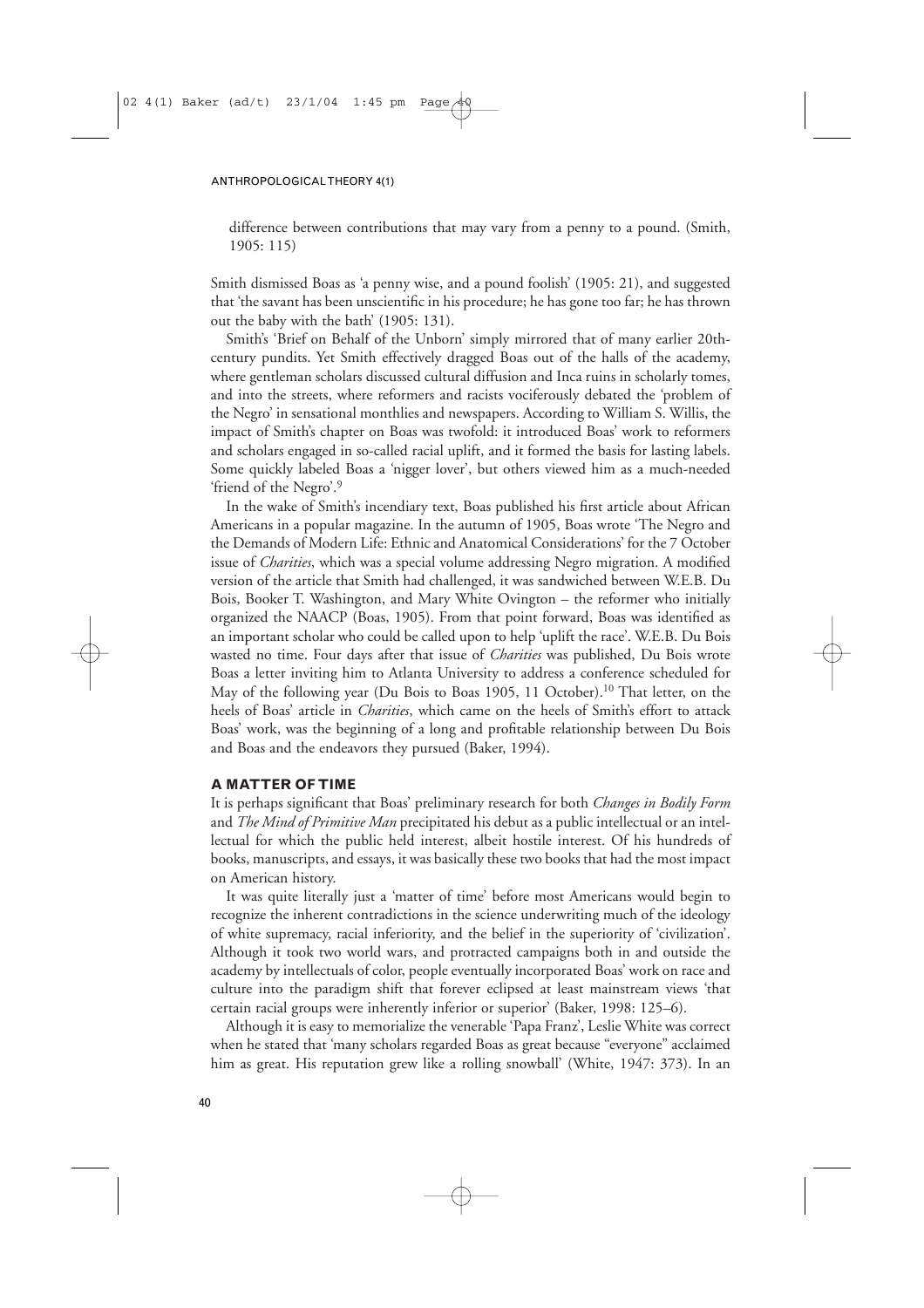effort not to pass down another 'origin myth', it is prudent to assess the role of Boas' impact on the public beyond the scope of sympathetic anthropologists or Manhattan intellectuals. Therefore, let us fast forward to the end of Boas' career.

In May of 1936, an aged Franz Boas graced the cover of *Time Magazine*. It was a distinction few anthropologists past or present have received, and it served as a testament, in Boas' own words, to his 'task of weaning the people from a complacent yielding to prejudice, and help[ing] them to the power of clear thought, so that they may be able to understand the problems that confront all of us' (Boas, 1945: 2). The cover story begins with a brief description of the various fields in anthropology and highlights the careers of Sir James Frazer, Lévy-Brühl, 'Harvard's Hooton', and 'The Smithsonian Institution's famed Ales Hrdlicka'. The article explained that

Franz Boas got into anthropology 53 years ago. He has invaded almost every branch of this science: linguistics, primitive mentality, folklore, ethnology, growth and senility, [and] the physical effects of environment. He reminds his colleagues of the old-time family doctor who did everything from delivering babies to pulling teeth. ('Environmentalist', 1936: 37)

The story highlighted several key contributions Boas made as a public figure and as a formidable, but controversial, scholar in the field. It was careful to note, however, 'by no means do all anthropologists share Dr. Boas' belief in the tremendous physical influence of the environment' ('Environmentalist', 1936: 37). The staff writer and editors devoted several columns of text to Boas' *Changes in Bodily Form of Descendants of Immigrants* (1912), underwritten by the US Immigration and Naturalization Service in 1908. The article stated how 'over the ensuing 27 years Dr. Boas piled up a mountain of evidence that such changes do occur'. The author asked Boas to summarize this research:

'It has been known for a long time', said Dr. Boas, 'that the bulk of the body as expressed by stature and weight is easily modified by . . . favorable conditions of life. ... Just in the same way as the proportions of body, head and face of animals born in captivity change when compared to their wild-born ancestors, thus the bodily proportions of man undergo minute changes in new environment[s]'. ('Environmentalist', 1936: 37)

For *Time*'s readership, the author asked Boas to 'sort out the biological from cultural factors' with regard to the differences between the 'motor habits' of various ethnic immigrant groups, particularly the 'Italians' and 'Jews', and to explain why 'Americans' 'do not gesticulate'. The author prefaced Boas' explanation by stating that indeed 'the way people use their bodies – seems to be closely linked with the biological make-up'. The evidence? Well, the author noted that motor habits 'are fairly uniform over wide areas' ('Environmentalist', 1936: 38). The author allowed Boas to draw from his years of research to offer a rather abstruse elucidation, but the author sardonically summarized, as if the long-winded professor could not get to the point: 'Dr. Boas' conclusion from all this is direct and simple: motor habits are cultural, not biological'.

When this article was written, Hitler's 'New Order', eugenic courts, and the notorious blood purges were swinging into motion. For the first time since the Civil War,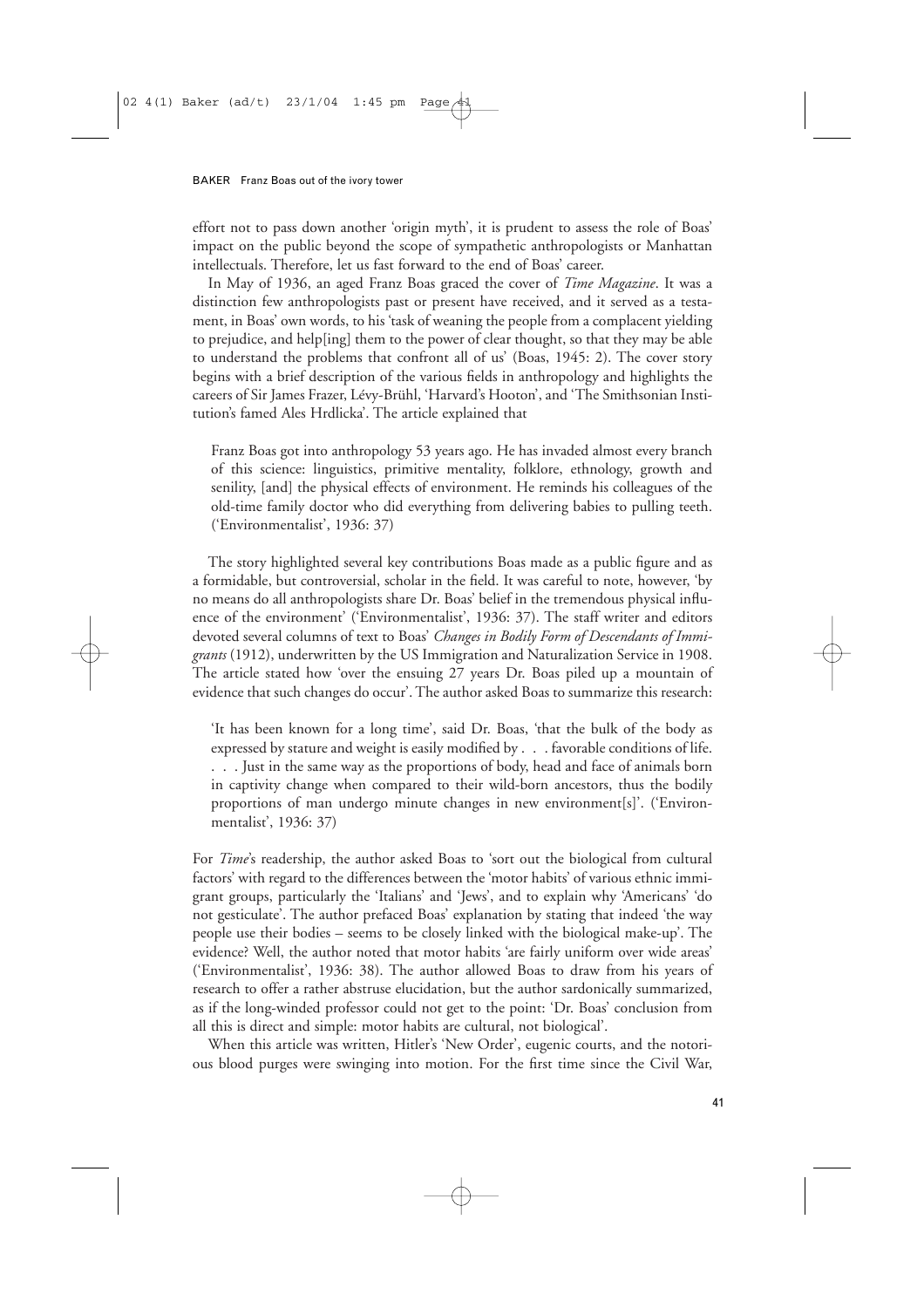Americans began to witness the full sweep of state-sponsored racism. The *Time* article explained that scientists in the United States and England were 'engaged in knocking the flimsy props from under Nazi ideas of race purity and race superiority', but it recognized that 'a quarter-century ago Franz Boas was attacking the same sort of ideas. At that time the view was popular that different races had their characteristic mentalities that determined their culture. Boas had piled up enough data to convince him that such was not the case' ('Environmentalist', 1936: 39).

The article was of course referring to Boas' 1911 book, *The Mind of Primitive Man*, or what *Time* referred to as the 'Magna Charta of self-respect for the "lower" races'. The author noted how 'Boas observed that nowhere on earth was there such a thing as a pure race, and that the term "race" was vague and approximate at best', and how, 'he doubted there were any "superior" races'. Furthermore, the author continued, 'Dr. Boas has no confidence in intelligence tests as measures of race superiority, because such tests cannot be divorced entirely from environment and experience' ('Environmentalist', 1936: 40). The author of the article went on to note Boas' contempt for war and nationalism, citing his optimistic explanation that through anthropology world leaders can 'come face-toface with those forces that will ultimately abolish warfare' ('Environmentalist', 1936: 40).

The last section concerned Boas' background as a young scholar in Germany, as an editor of *Science*, an organizer of Chicago's World Fair, a leader in the Jesup expedition, a professor at Clark University, and as chair of the anthropology department at Columbia University. The article concluded by asking Boas how he felt when the Nazis lit a great bonfire at his beloved Kiel University to burn his books. 'Commented "Papa Franz": if people want to be crazy, what can you do about it?' (1936: 42).

This article can actually help situate and assess Franz Boas' national stature as a public intellectual because it can serve as a reference point on something like a spectrum. On the one hand we have *Time*: driven by its middle-class markets coast to coast, the magazine's editors exemplify how Boas was presented, and perceived, by a 1936 'middlebrow' American public. *Time Magazine* portrayed him as a purveyor of the equipotential of ethnic and racial groups, a proponent of the nurture side of the nature vs. nurture debate, and as a quirky if not pugnacious father of American anthropology. It is important to note that by the mid-1930s Boas had earned a reputation as a strict environmentalist, although he was not. By 1936, however, Boas had made such significant contributions to American society that the editors of *Time* knew a cover story about him would cover *their* bottom line.

On the other hand, we have the editors of *The Nation*, *Charities*, *The New Republic*, and *The Crisis* who targeted a market that was educated, liberal, and located mainly in the Northeast. Quite often the editors of these magazines published or excerpted Boas' work to help bolster their editorial agendas, which placed Boas shoulder to shoulder with reformer-intellectuals of the Progressive Era like Jane Addams, John Dewey, Thorstein B. Veblen, Ida B. Wells, Charles A. Beard, and Louis Brandies. However, if we limit our view of Boas' public personae to the ways in which he was presented within vehicles of public discourse that he often contributed to, we would perhaps view Boas' contributions as more far-reaching than they were, and thus recapitulate the reason for concern voiced by Leslie White (1947). Yet, if we limit our understanding solely to articles like the one in *Time*, we would miss how influential Boas was in shaping the thoughts and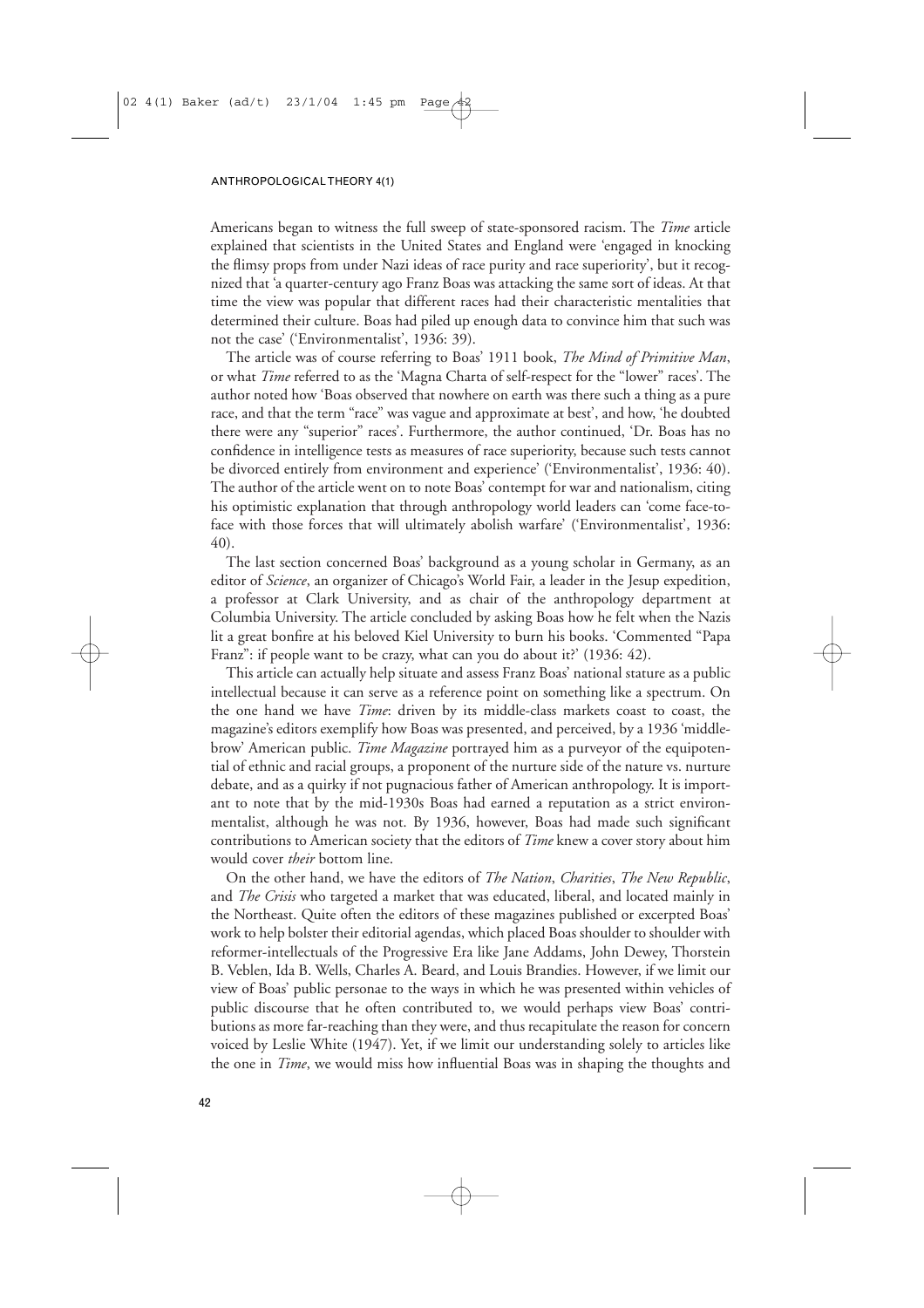actions of the people who were engaged in progressive reform, especially philanthropists, social workers, and the Negro elite. One should conclude that Boas made significant contributions in various public arenas, although his most profound influence was felt amongst a multi-racial and educated elite on the Eastern seaboard.

By far the greatest contribution made by Boas and his students as public intellectuals was to solidify the scientific and mass media consensus that ideas about racial inferiority and superiority were, in Boas' words, 'Nordic Nonsense'. Although the consensus did not crystallize until after the ravages of the Jewish Holocaust were widely exposed, its catalyst was the pivotal 'Scientists' Manifesto' that was released to the public on 10 December 1938, just as the Nazis' Aryan Nation threatened Europe. It had the signatures of 1284 scientists from 167 universities – 64 were members of the National Academy of Sciences. This 'manifesto' was the result of a dogged five-year campaign led by Franz Boas whose explicit goal was to unite scientists and their organizations in an effort to 'counteract the vicious, pseudo scientific activity of so-called scientists who try to prove the close relation between racial descent and mental character' (F. Boas to P. Baerwals, 12 February 1933). Elazar Barkan (1988), in 'Mobilizing Scientists Against Nazi Racism, 1933–1939', has detailed this complicated campaign, but notes that this was his last and most successful campaign outside the academy. Boas actually cut his teeth as a public intellectual when Albert Cristy lambasted him in the *Worcester Daily Telegram* in the late 1880s.

## **EXPERT NOT ADVOCATE**

The colorful critiques of Boas' early work by Smith and Cristy raise an important historiographic issue: Franz Boas, and subsequently early professional anthropology, had a wider impact on public issues in the United States than historians of anthropology have previously considered. The way Boas' early research and writing was challenged in newspapers and tracts confirms the fact that his work was being read and interpreted by the public in different regions of the country. Much to his chagrin, Boas was an actor on the public stage well before he cast his role on his own terms.

Within the context of Boas' career, the early challenges and late *Time Magazine* article raise another issue that speaks to contemporary views of Boas and the post-Boasian legacy of public scholarship within anthropology: the provenance of anthropology has always been race and culture, and Boas maintained a steady and consistent 'scientific position' on these politically volatile subjects of anthropological inquiry. Always anchored to his putative science, Boas lent his scientific expertise (ceding both social and political capital) to advocates who used it in the public interest, and he responded vigorously in popular media to scholarship he believed to be either wrong or unscientific – regardless of the political winds of change. In many respects, this is the way he approached being a public intellectual for most of his career. By consistently crossing the boundary between academic and public spheres in this fashion, Boas circumvented many of the 'flaws of public scholarship' (Wolfe, 1997: B4). From the vantage point of the early 21st century, academics can and perhaps should be critical of Boasian anthropology (Baker, 1998: 123; Visweswaran, 1998: 71; Williams, 1996: 6; Willis, 1972), but even from a presentist perspective, critics of public scholarship would find it difficult to find fault with Boas' approach.<sup>11</sup>

Members of the American Anthropological Association are clearly not alone when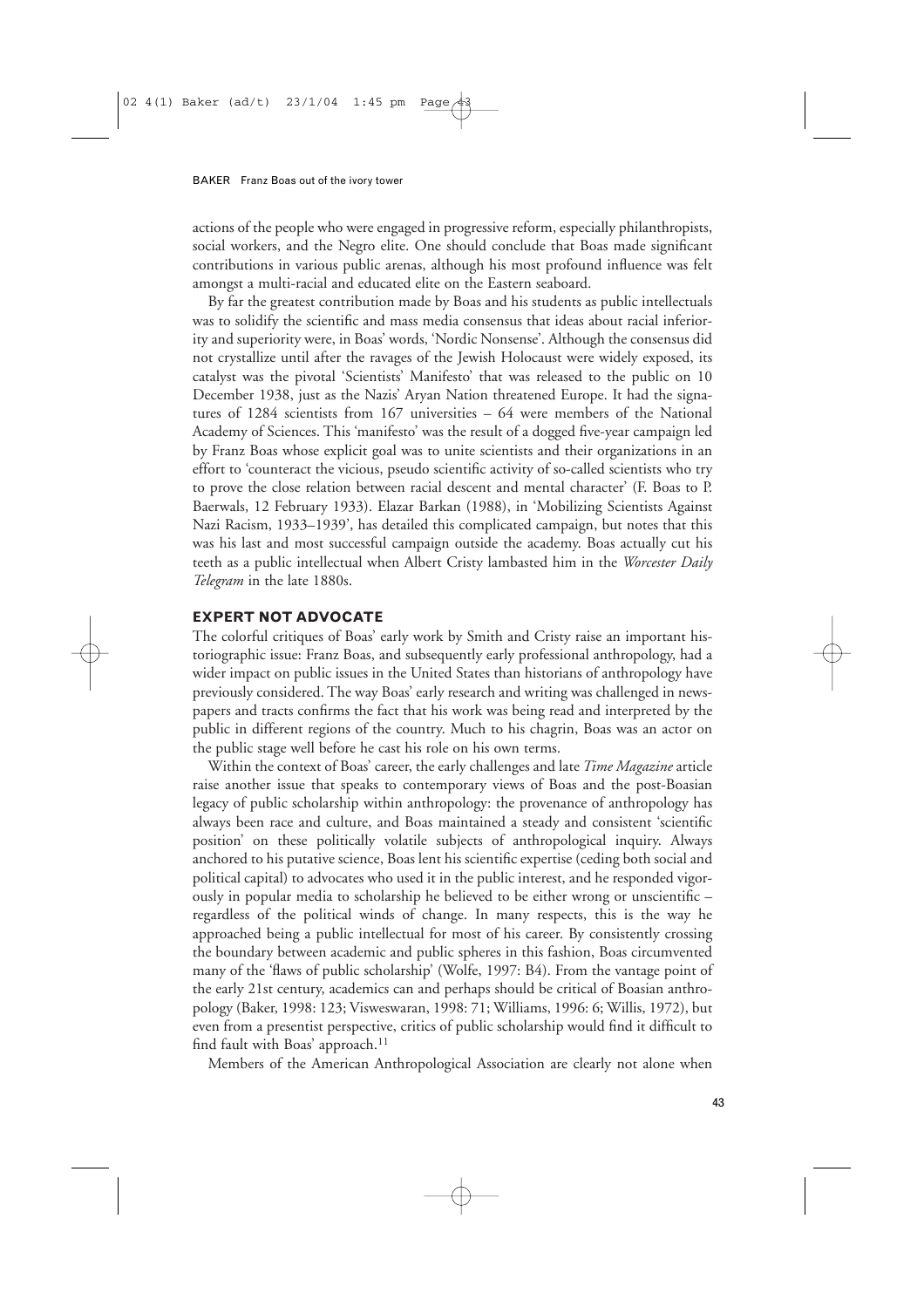they call for more scholarship in the public interest; actually, anthropologists trail other disciplines. Scholars of journalism and African American studies were the first to rekindle the role of the public intellectual within the media, so prominent in the late 19th and early 20th centuries (Haas, 2000: 27). Anthropologists are more aware than most that race and culture are notoriously slippery concepts, which are as politically volatile as they are complicated. Moreover, anthropologists may feel reticent about informing public policy as it relates to the public's interest because of tricky ethical issues and anthropology's checkered past with colonial intelligence and military espionage (Fluehr-Lobban, 1991; Pels, 1999; Starn, 1994). Anthropology has nevertheless entered this arena. Perhaps Boas' approach will provide suggestive ways to sidestep the most glaring flaws of public scholarship. On the other hand, examining Boas' approach may underscore the fact that effective public scholarship is bedeviled by politics and can never be a clean, hermeneutic exercise, even when playing the role of scientific expert.

Whereas there is a consensus regarding the need for public scholarship today, there is quite a controversy over what role public intellectuals should play. The need is simple: the gulf between academic life and public life is quite large for the majority of academics. John Smyth and Robert Hattam succinctly summarize the way many academics have abandoned public debates, describing how 'academics as intellectuals have tended to write themselves up textual cul-de-sacs' that make them accessible only to a handful of people, while retreating 'to a narrow and safe politics of the sign' (Smyth and Hattam, 2000: 158). Moreover, the guild-like structure of discipline-specific organizations promotes and rewards a withdrawal to insularity. One of the best examples of the 'disconnect' between self-referential scholarship and everyday life gets played out in the print media's perennial ritual of highlighting the most absurd sessions at the annual meeting of the Modern Languages Association.12

Even while acknowledging the lack of participation of academics within civil society, many scholars remain skeptical about the lasting value of public scholarship. Supporters of public scholarship should at least consider the skeptical line of reasoning articulated by Alan Wolfe in his now notorious essay 'The Promise and Flaws of Public Scholarship'. Wolfe begins his critique by describing how 'disastrous' public scholarship can be, and uses the example of how many scholars worked closely with the government to justify the war in Vietnam. Wolfe questions, 'is the situation any different if the publics with whom the scholar works are not foreign policy experts but poor people, or community-based political movements, or the underrepresented?' (1997: B4). Wolfe's most salient criticism of public scholarship turns on the fact that political trends and 'progressive ideas' are fickle and shift with the winds of change. Warning that academics should not be in the business of advancing ideas today, only to retract them tomorrow, he notes: 'People who strongly believed in colorblind principles are now enthusiastic about affirmative action; some feminists who once thought women were fundamentally different from men may now believe they are fundamentally the same; the right to privacy looks good when abortion is the issue but looks bad when domestic abuse is the issue' (Wolfe, 1997: B5).

If the major flaw of public scholarship *is* inconsistency, Franz Boas' public scholarship sidestepped that flaw. Throughout his career, Boas was remarkably consistent with regard to issues of race, racism, nationalism, and war. In terms of race and racism, the arguments he laid out in 'Human Faculty' were recycled, over and over, and remained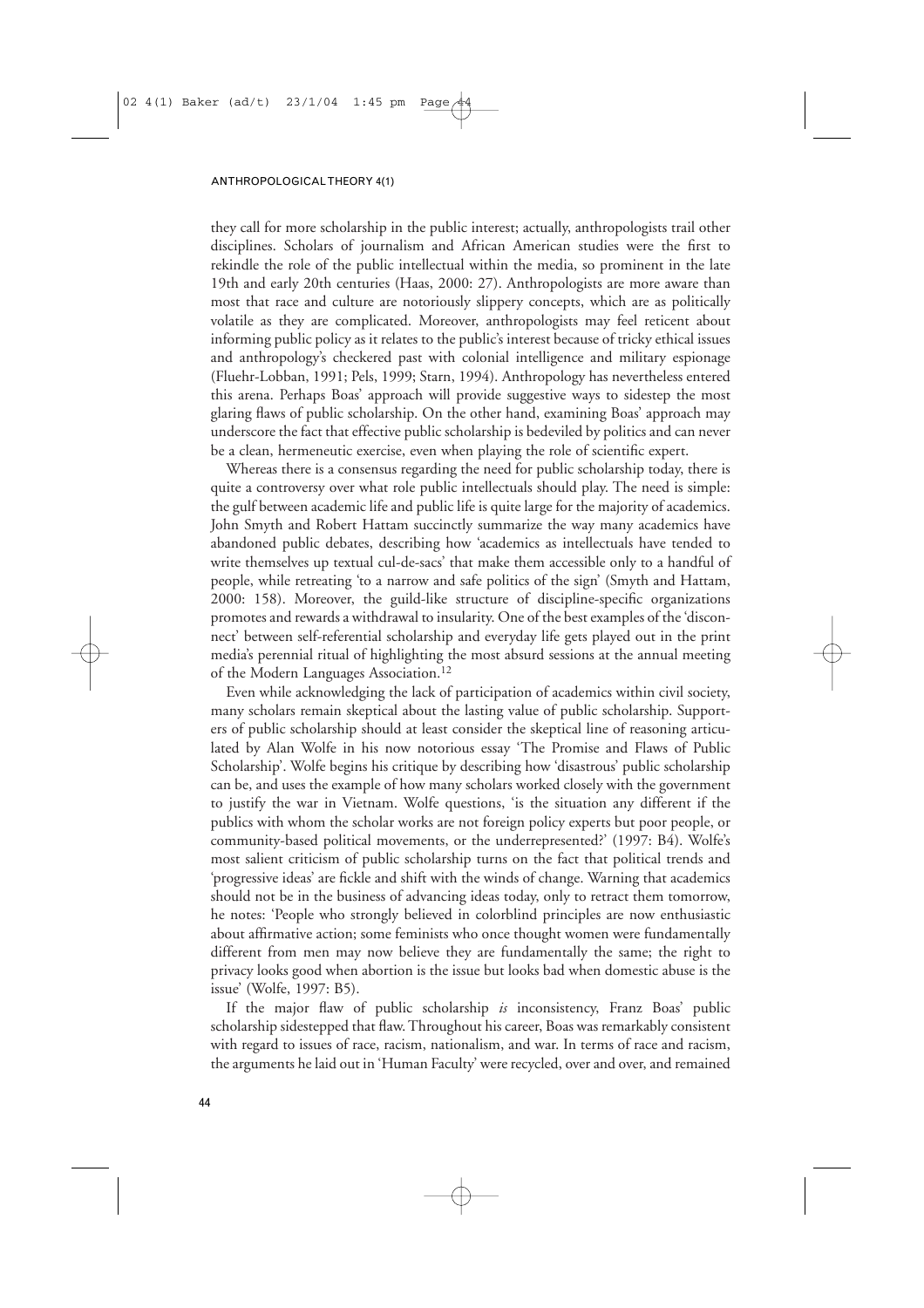little changed (Boas, 1945: 76). In some respects, Boas was consistent to the point of becoming anachronistic towards the end of his influential career.

Of course, I am using Alan Wolfe's argument as a foil to illustrate a point. In some respects, if public intellectuals do not respond to political changes that continually reshape the terms and conditions of people's everyday life, scholars will become just as 'out of touch' as anyone who buries him or herself within the narrow sub-fields, writing for a small group of peers. Wolfe and the critics of public scholarship, who view the consistency factor as a fundamental flaw, employ a type of logic that assumes that the social world within which we live is static and not changing, shifting, and quaking under our feet.

### **RATTLING THE RIGHT AND RIGHTEOUS**

Just as Boas was denounced in the popular media of the 19th century (in tracts and newspapers), it continues in the 21st century – on the internet. For example, one online pundit ridiculed the very notion of America-as-melting-pot, calling it a 'hoax contrived by Franz Boas, a twisted little Jew, who popped into the United States, [and] was, for undisclosed reasons, made Professor of Anthropology in Columbia University, and founded a school of fiction-writing called "social anthropology" ' (Oliver, 2002: http://www.stormfront.org/rpo/ENEMY1.html).

The powerful, conservative right challenges multiculturalism and reasserts the value of assimilation (implicit in the melting pot metaphor) through PBS (Public Broadcasting Service) or mainstream publishing houses like the Free Press, which published both *The Bell Curve* (Herrnstein and Murray, 1994) and *The End of Racism* (D'Souza, 1995). When scholars appropriate Boas within these venues to articulate those agendas, they must adhere to a modicum of academic standards, and cannot use blatantly offensive rhetoric. The less powerful, righteous right, however, furthers its claims to white supremacy, anti-Semitism, nativism, and heterosexism through the internet. When individuals appropriate Boas within chat rooms, websites, and discussion groups to articulate their agendas, they do not have any standards to meet. One quickly understands how Franz Boas gets graphically painted as 'the bad guy'.

The internet is increasingly a populist medium. Like passionate pamphleteers of yesteryear, people believe deeply in their cause. One of many examples of the way Boas and his work become appropriated can be found on the 'White Nationalist Resource Page' (advocating 'White Pride – World Wide' and boasting 7000 hits a day). This site posts an article about the power of propaganda, which illustrates the way Jews have used it 'to make it a dogmatic "fact" that there are no measurable, scientific differences between races and, therefore, no races at all!' The author of the article explains how

The Jews first got a few of their boys into top university spots . . . with the express purpose of giving academic respectability to their 'there-is-no-such-thing-as-race' lie. One of the first and most important of these was Franz Boas, a Jew heavily involved in communist causes. . . . The whole of Jewry pitched in to boost their boy. Boas was praised in every Jewish-owned newspaper and periodical and given every academic prize they could promote. Little by little, Boas gained such 'stature' by this Jewish mutual-admiration society technique that he became an 'acknowledged authority' in social anthropology and ethnology. His students and colleagues at Columbia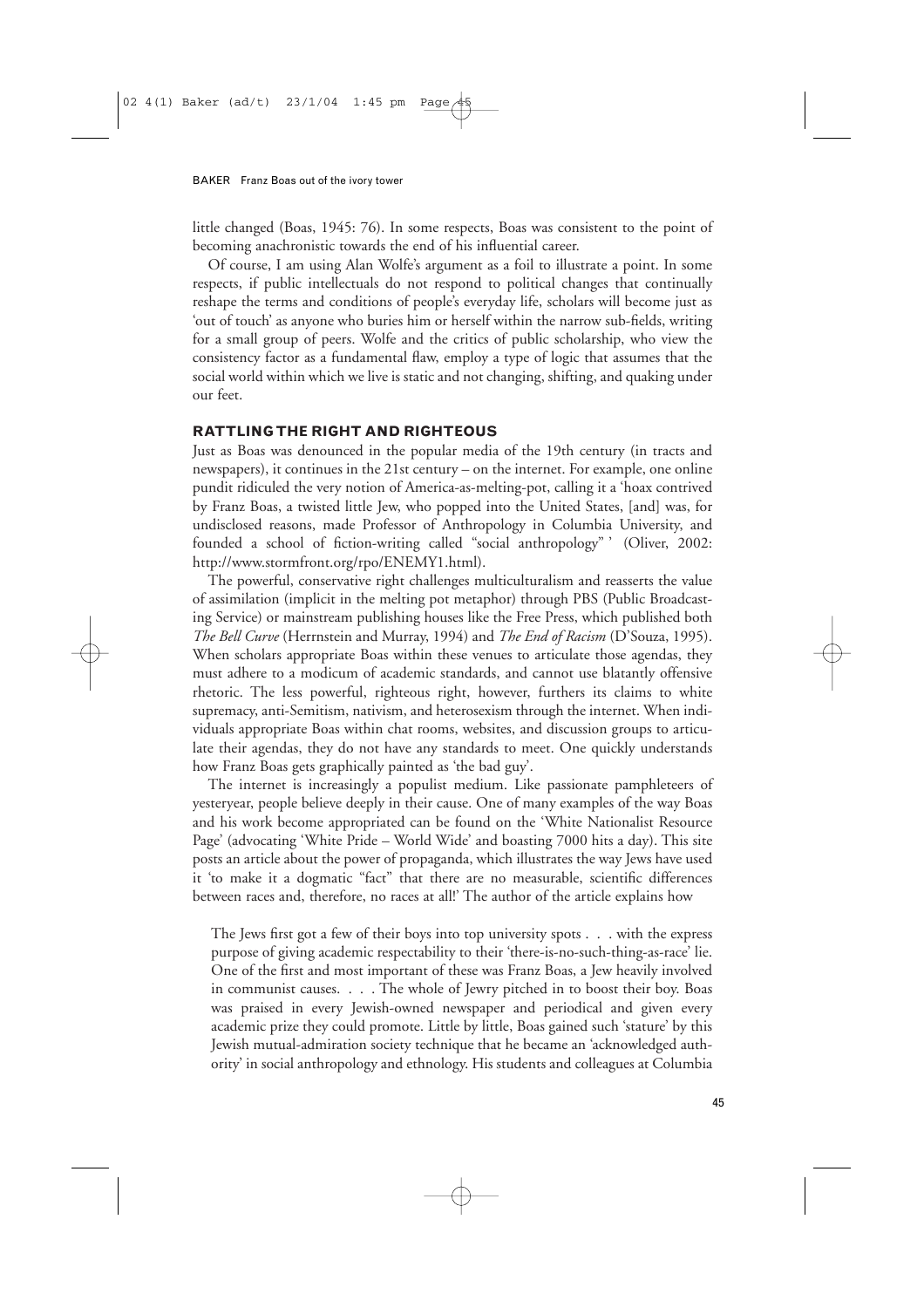– Herskovits, Klineberg, Ashley Montagu, Weltfish – as unsavory a collection of leftwing Jews as one might hope for – spread his doctrines far and wide, deliberately poisoning the minds of two generations of American students at many of our largest universities. (Rockwell, 1966: www.stormfront.org/posterity/ns/prop.html)

Madison Grant, Thomas Dixon, Lothrop Stoddard, and the entire cast of late 19thand early 20th-century characters who advanced a science of white supremacy are disseminated along with latter-day racial determinists like J. Philippe Rushton and Charles Murray on the internet today as if there was an uninterrupted and uncontested claim to the racial supremacy of whites. Just like the clubby atmosphere of the local historical or science society in the 19th century, millions of interest-oriented websites and electronic discussion groups with their unique blend of chat, debate, correspondence, and passionate texts have an uncanny resemblance to the broadsheets, pamphlets, and tracts so popular in the 19th century. Websites that promote white supremacy use the authority of science and the history of that science to bolster, interpret, and explain their view of the world.

As we move into the 21st century, Franz Boas remains the scholar hard-core nativists and white supremacists love to hate. There is a striking parallel between the way Boas was attacked in the 19th century and the way he is assailed in the 21st because his steady and consistent scholarship over the years has changed, in important ways, the way many Americans view difference. The countless pages Boas wrote that articulated the limitless capacity of the human brain and body across racial and language groups, the importance of culture as well as the physical and social environment on shaping lifestyles and life chances, and the inanity of grouping races in a hierarchy remain, today, a threatening body of work for those vested in maintaining white supremacy. If Boas gets bashed in similar ways by white supremacists and nativists across the span of three centuries, he must have been doing something right!

## **Acknowledgements**

I would like to thank Ira Bashkow, Connie Blackmore, Amber Campbell, Emily Chao, Richard Handler, Dan Segal, Vernon J. Williams, Jr, Richard A.Wilson, and several anonymous reviewers for reading this text and offering me very productive feedback. I have used parts of this article for lectures that I have given at Clark University, Pitzer College, Harvard University, and Georgetown University – thanks for the invitations and the feedback! I would also like to thank David Rease who helped me track down some of the research, as well as the Ford Foundation and the Duke University Arts and Science Research Council for funding parts of this research. Any errors and omissions remain mine. Finally, I must thank my wife Sabrina L. Thomas and our daughter Yaa Asantewa Baker for ceding me the time and providing me inspiration.

## **Notes**

- 11 The article was released early on the association's website in the wake of media attention generated by Sparks and Jantz.
- 12 The journalist for *The New York Times* who described Corey Sparks' and Richard Jantz's recent reanalysis of Boas' work concluded his article by noting Alan H. Goodman's view 'that the authors were setting up a straw man by "purporting to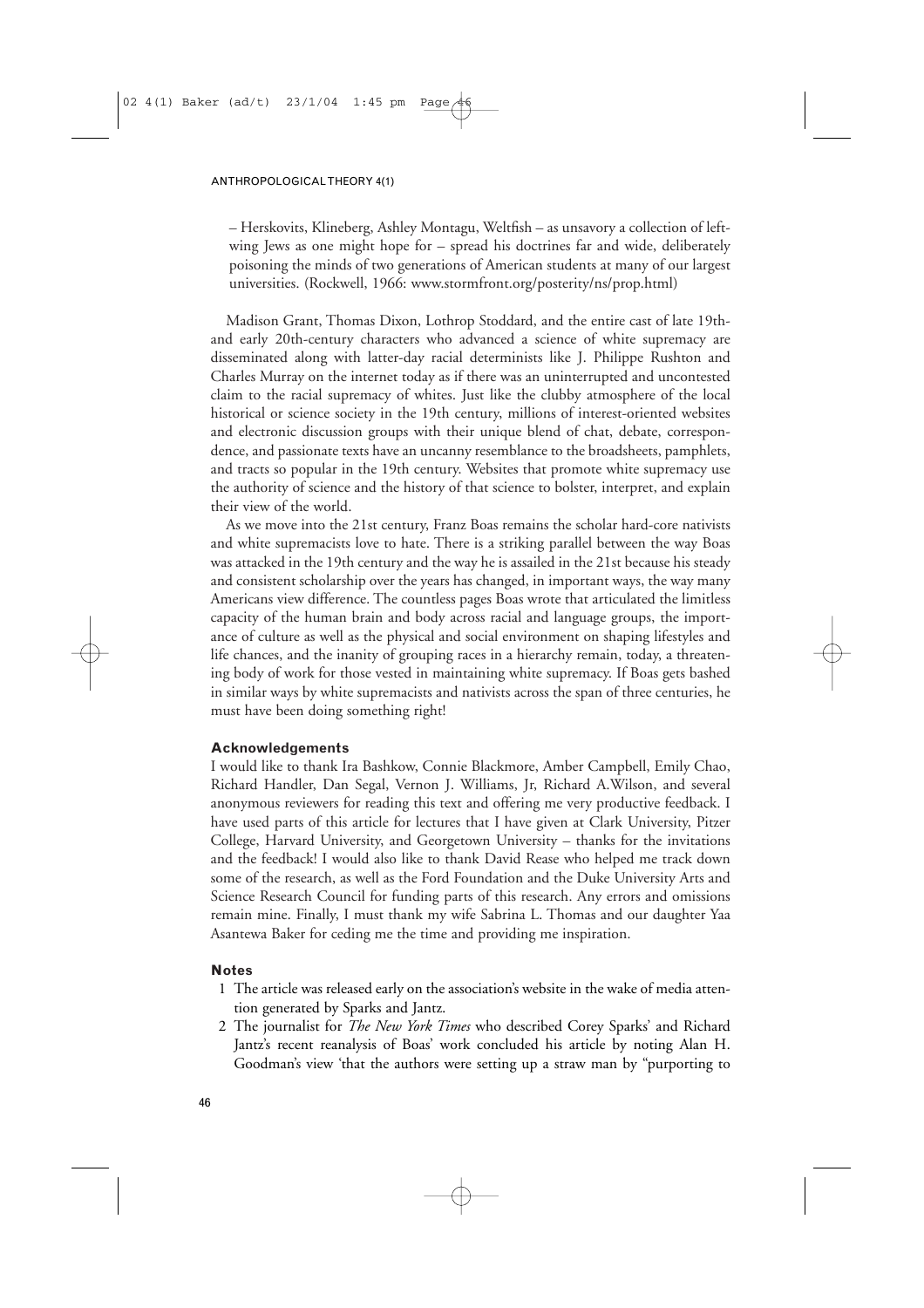show that Boas was a rampant environmentalist, when in fact he wasn't" ' (Wade, 2002: p. F3).

- 13 Two macrocosmic questions I am concerned with ask why Franz Boas and early anthropology both gain a reputation for being a public 'friend of the Negro' and why Boas' research was often understood in strictly environmentalist terms? Neither is historically accurate. Both questions, however, turn on the consumption of Boas' work within public arenas, making Boas one of the most public of scholars within anthropology. The microcosmic analysis that could frame this question could be approached from a number of different directions. For example, one could explore why Carter G. Woodson in an early Afrocentric treatise, *The Mis-education of the Negro*, advocated the study of 'the African background from the point of view of anthropology and history' (Woodson, 1933: 150). It is also worthwhile considering why famed civil rights attorney Thurgood Marshall declined to put any Boasians on the stand to testify in the cases that led up to *Brown* v*. Board of Education* (1954), instead relying on Robert Redfield from the University of Chicago to instruct judges about the role of the environment and racial equality, not the particularity of cultures (Baker, 1998: 201). Woodson and Marshall were each engaged in very different political projects. Woodson (the historian who promoted Negro history week in 1926) was on a mission to educate African Americans about their rich cultural heritage and illustrious history. Marshall (known as Mr Civil Rights) was on a crusade to tear down the walls of segregation and tout the virtues of assimilation. Each leader used anthropology's reputation outside of the academy to articulate their respective agendas.
- 14 For an interesting discussion of Boas' rhetoric as public scholarship, see Droge, 2001. Anthropology, of course, has its share of public intellectuals who are doing the work to ensure the discipline's survival. For example, Micaela di Leonardo writes for the *Village Voice* and *The Nation* to reveal how gender, class, and race paralyse democracy; Leo Chavez produces documentaries that reveal the inhumanity experienced by undocumented immigrants, Brett Williams gets federal funds to share the joys and pains, the pride and prejudice experienced by the residents in our nation's capital; Leith Mullings works tirelessly in the diverse communities of Harlem to insure the health of women and babies; and Michael Blakey halted the construction of a skyscraper near Wall Street to excavate a burial ground of enslaved Africans – the list goes on (Baker, 2000: 22).
- 15 See John Higham's 1957 classic, 'Anti-Semitism in the Gilded Age: A Reinterpretation', especially pages 564–78, for an interesting discussion of the various and ambivalent forms anti-Semitism took on during the Gilded Age.
- 16 (FB to Parents 4/19/1891, Quoted in Cole, 1999: 143) Although Boas' Professional Correspondence is somewhat incomplete during this period of his life, there is no evidence that the so-called caliper question had any impact on his research, writing, and his day-to-day activities. There is no mention in his professional correspondence during this affair of anything related to his public school research or the issues raised by the paper. Quite to the contrary, during the weeks of this local scandal he corresponded with many people and neither he nor the people who wrote to him mentioned the attention he received in the press.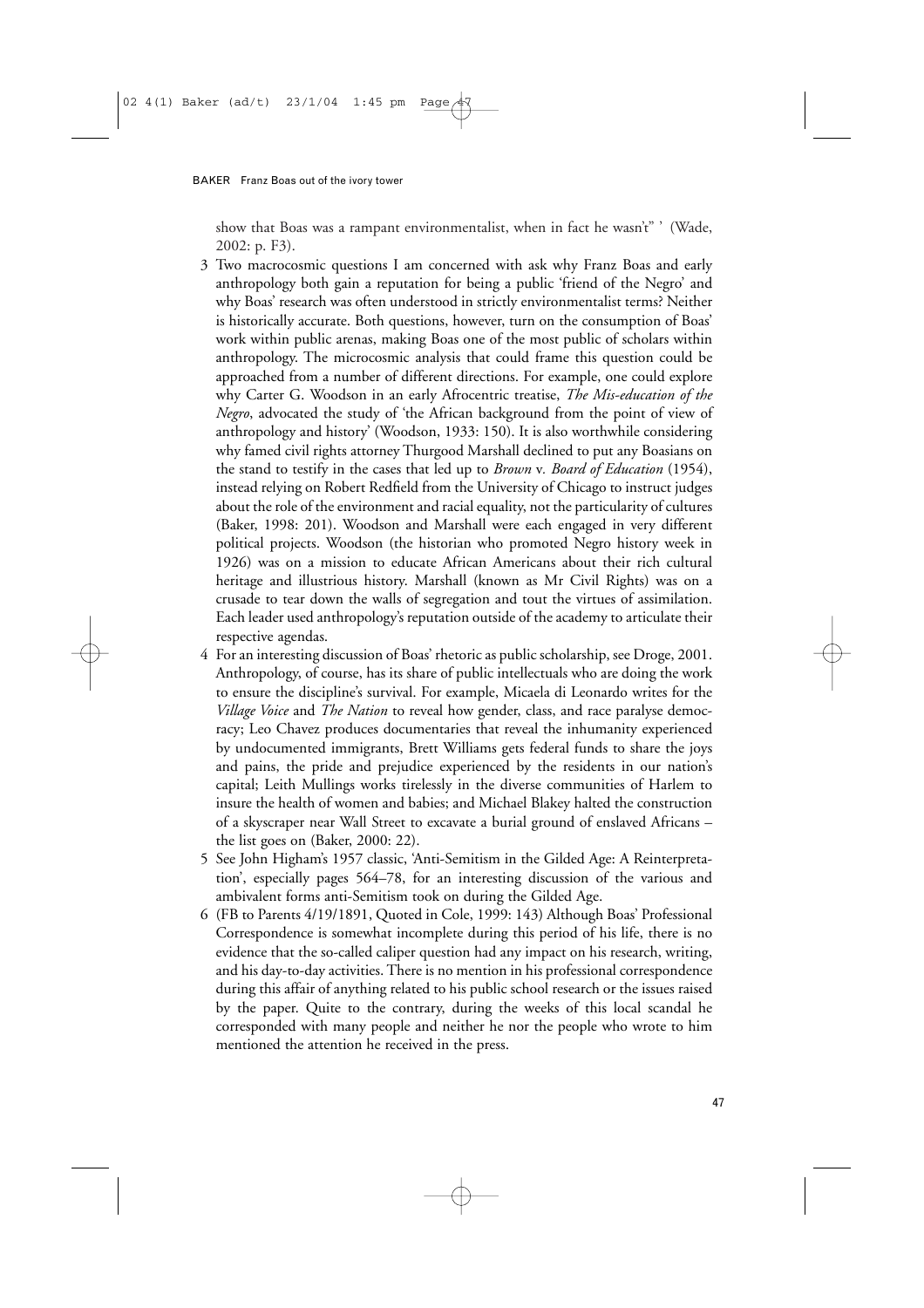- 17 See Baker (2000) and Williams (1996) for longer discussions about the impact of this article.
- 18 Charles Ellwood notes the high sales volume as well as comments on the publisher's marketing practices (Ellwood, 1906: 570).
- 19 Mss. Coll. 30. William S. Willis Papers, American Philosophical Society, Folder: 'Research Notes' Franz Boas – Boas Goes to Atlanta.
- 10 Professional Correspondence of Franz Boas, American Philosophical Society, Philadelphia, PA.
- 11 It is important to note that this is a theoretical, tempered, and relatively staid criticism of Boas' theories and approaches. University professors advanced these critiques (I include Sparks and Jantz here too) within academic or scientific venues, and I do not want to confuse it with the vitriolic attacks on Boas launched by self-proclaimed conservatives within the media, which I discuss in the concluding sections. In many ways these scholars are diametrically opposed to those conservative pundits.
- 12 For an overview of these debates see Bender, 1993; Gieryn, 1999; Haas, 2000; Rosen, 1996; Smyth and Hattam, 2000.

## **References**

- Baker, L.D. (1994) 'Location of Franz Boas within the African-American Struggle', *Critique of Anthropology* 14(2): 199–217.
- Baker, L.D. (1998) *From Savage to Negro: Anthropology and the Construction of Race, 1896–1954*. Berkley: University of California Press.
- Baker, L.D. (2000) 'Daniel G. Brinton's Success on the Road to Obscurity, 1890–99', *Cultural Anthropology* 15(3): 394–423.
- Barkan, E. (1988), 'Mobilizing Scientists against Nazi Racism, 1933–1939', in G. Stocking, Jr. (ed.) *Bones, Bodies, Behavior: Essays on Biological Anthropology*, pp. 180–205. Madison: University of Wisconsin Press.
- Beardsley, E.H. (1973), 'The American Scientist as Social Activist; Franz Boas, Burt G. Wilder, and the Cause of Racial Justice, 1900–1915', *Isis* 64(1): 50–65.
- Bender, T. (1993) *Intellect and Public Life: Essays on the Social History of Academic Intellectuals in the United States*. Baltimore, MD: Johns Hopkins University Press.
- Bergstrom, B. (2002), 'Race Has Major Effect on Skull Shape: Study Findings Go against Century-old Belief, but Have no Relationship to Brain Size, Researchers Insist', *Ottawa Citizen*, 1 November: (A)11.
- Bernstein, D.E. (1998) 'Philip Sober Controlling Philip Drunk: *Buchanan* v*. Warley* in Historical Perspective', *Vanderbilt Law Review* 51(4): 798–879.
- Bilbo, T.G. (1947) *Take Your Choice: Separation or Mongrelization?* Poplarville, MS: Dream House Publishing Company.
- Boas, F. (1895) 'Human Faculty as Determined by Race', *Proceedings of the American Association for the Advancement of Science* 43: 301–27.
- Boas, F. (1905) 'The Negro and the Demands of Modern Life: Ethnic and Anatomical Considerations', *Charities: A Review of Local and General Philanthropy* 15(1): 86–8.
- Boas, F. (1910) *Changes in Bodily Form of Descendants of Immigrants*, Senate Document 208, 61st Cong., Government Printing Office, Washington, DC.
- Boas, F. (1911) *The Mind of Primitive Man*. New York: Macmillan.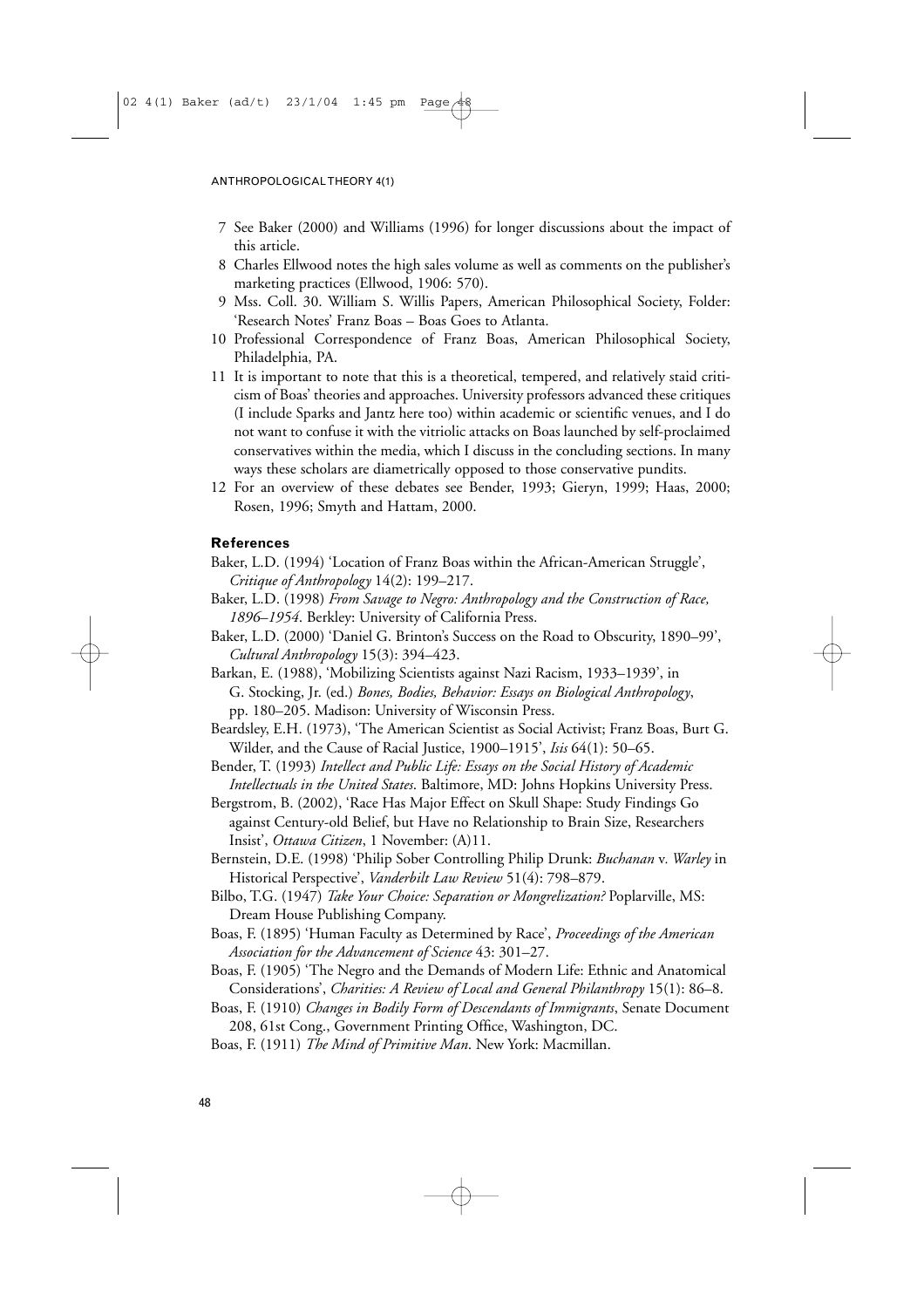- Boas, F. (1912) *Changes in Bodily Form of Descendants of Immigrants*. New York: Columbia University Press.
- Boas, F. (1945) *Race and Democratic Society*. New York: J.J. Austin.
- Bowditch, H.P. (1877) *The Growth of Children*. Boston, MA: A.J. Wright.
- Camic, C. and Y. Xie (1994) 'The Statistical Turn in American Social Science: Columbia University, 1890 to 1915', *American Sociological Review* 59: 773–805.
- Cattell, J.M. and D.R. Brimhall (1921) *American Men of Science: A Biographical Directory*. Garrison, NY: The Science Press.
- Cole, D. (1999) *Franz Boas: The Early Years, 1858–1906*. Seattle: University of Washington Press.
- Darnell, R. (2000) 'Re-envisioning Boas and Boasian Anthropology', *American Anthropologist* 102(4): 896–900.
- Di Leonardo, M. (1998) *Exotics at Home: Anthropologies, Others, American Modernity*. Chicago, IL: University of Chicago Press.
- Droge, D. (2001) *Boundary Work in the Public Rhetoric of Intellectuals: Franz Boas' Atlanta University Commencement Address as a Refutation of White Supremacist Science*. www.ups.edu/cta/boaz.htm (consulted 3 May).
- D'Souza, D. (1995) *The End of Racism*. New York: Free Press.

Ellwood, C.A. (1906) 'Review of the Color Line: A Brief on Behalf of the Unborn by William Benjamin Smith', *American Journal of Sociology* 11: 570–5.

- 'Environmentalist' (1936) *Time Magazine*, 11 May: 37–42.
- Fluehr-Lobban, C., ed. (1991) *Ethics and the Profession of Anthropology: Dialogue for a New Era*. Philadelphia: University of Pennsylvania Press.
- Foucault, M. (1974) *The Archaeology of Knowledge.* London: Tavistock.

Francis, S. (2002) *Franz Boas – Liberal Icon, Scientific Fraud*.

- http://www.vdare.com/francis/boas.html (consulted 7 February 2003).
- Gieryn, T.F. (1999) *Cultural Boundaries of Science: Credibility on the Line*. Chicago, IL: University of Chicago Press.
- Gravlee, C.C., H.R. Bernard and W.R. Leonard (2003) 'Heredity, Environment, and Cranial Form: A Reanalysis of Boas's Immigrant Data', *American Anthropologist* 105(1): 125–38.
- Gutman, H.G. (1973) 'Work, Culture, and Society in Industrializing America, 1815–1919', *American Historical Review* 78(3): 531–88.
- Haas, T. (2000) 'Public Journalism: Challenges to Curriculum and Instruction', *Journalism and Mass Communication Educator* 55(3): 27–41.
- Herrnstein, R. and C. Murray (1994) *The Bell Curve: Intelligence and Class Structure in American Life*. New York: Free Press.
- Higham, J. (1957) 'Anti-Semitism in the Gilded Age: A Reinterpretation', *Mississippi Valley Historical Review* 43: 559–78.
- Holden, C. (2002) 'Going Head-to-Head over Boas's Data', *Science* 298(5595): 942–5.
- Holloway, R. (2002) 'Head-to-Head with Boas: Did He Err on the Plasticity of Head Form?', *Proceedings of the National Academy of Sciences* 99(23): 14622–14623.

Hyatt, M. (1990) *Franz Boas, Social Activist*. Westport, CT: Greenwood Press.

*Interracial Dating Interracial Marriage Right or Wrong*. http://www.k-k-k.com/story.html (consulted 9 February 2003).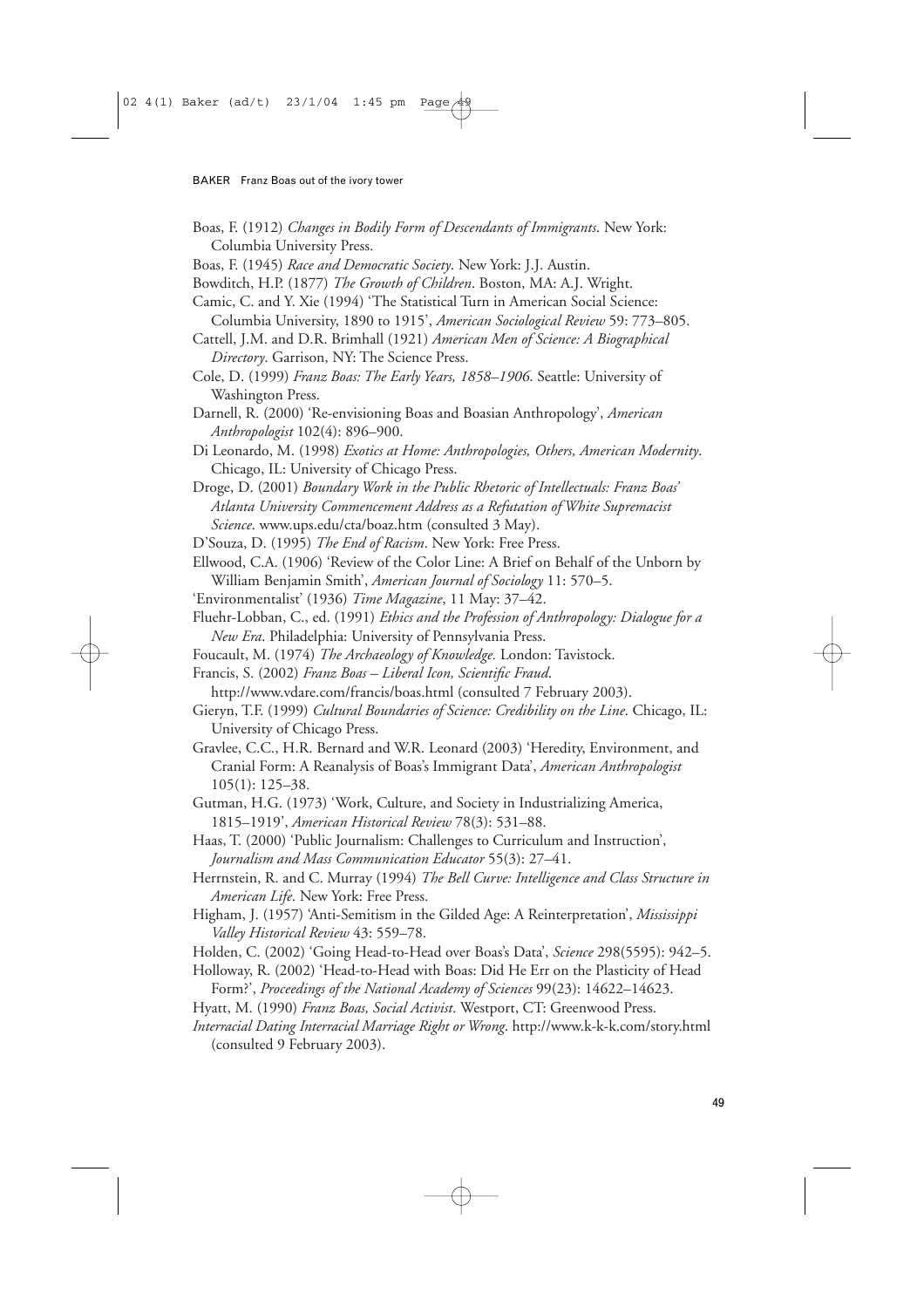- Koelsch, W.A. (1987) *Clark University 1887–1987: A Narrative History.* Worcester, MA: Clark University Press.
- Meagher, T.J. (2001) *Inventing Irish America: Generation, Class, and Ethnic Identity in a New England City, 1880–1928.* Notre Dame, IN: University of Notre Dame Press.
- Mss. Coll. 30. William S. Willis Papers, American Philosophical Society, Philadelphia, PA.
- Oliver, R.P. (2002) *The Enemy of Our Enemies: A Critique of Francis Parker Yockey's "The Enemy of Europe" '* . http://www.stormfront.org/rpo/ENEMY1.html (consulted 13 November 2002).
- Peacock, J.L. (1997) 'The Future of Anthropology', *American Anthropologist* 99(1): 9–29.
- Pels, P. (1999) 'Professions of Duplexity: A Prehistory of Ethical Codes in Anthropology', *Current Anthropology* 40(2): 101–36.
- Professional Correspondence of Franz Boas, American Philosophical Society, Philadelphia, PA.
- Roberts, B.H. (1931) *The Seventy's Course in Theology*. Salt Lake City, UT: Desert Book Company.
- Rockwell, G.L. (1966) 'From Ivory Tower to Privy Wall: On the Art of Propaganda'. http://www.stormfront.org/posterity/ns/prop.html (consulted 5 January 2002).
- Rosen, J. (1996) *Getting the Connections Right: Public Journalism and the Troubles in the Press*. New York: Twentieth Century Fund.
- Rosenzweig, R. (1983) *Eight Hours for What We Will: Workers and Leisure in an Industrial City, 1870–1920*. New York: Cambridge University Press.
- Smith, W.B. (1905) *The Color Line: A Brief on Behalf of the Unborn*. New York: McClure, Phillips & Co.
- Smith, W.B. and W. Miller, trans. (1944) *The Iliad of Homer, a Line for Line Translation in Dactylic Hexameters*. New York: The Macmillan Company.
- Smyth, J. and R. Hattam (2000) 'Intellectual as Hustler: Researching Against the Grain of the Market', *British Education Research Journal* 26(2): 157–76.
- Southwick, A.B. (1998) *150 Years of Worcester: 1848–1998*. Worcester, MA: Chandler House.
- Sparks, C. and Jantz, R. (2002) 'A Reassessment of Human Cranial Plasticity: Boas Revisited', *Proceedings of the National Academy of Sciences* 99(23): 14636–14639.
- Starn, O. (1994) 'Rethinking the Politics of the Andes: The Case of Anthropology', *Current Anthropology* 35(1):13–38.
- Stocking, G.W., Jr. (1960) 'Franz Boas and the Founding of the American Anthropological Association', *American Anthropologist* 62: 1–17.
- Stocking, G.W., Jr. (1974) *The Shaping of American Anthropology, 1883–1911: A Franz Boas Reader*. New York: Basic Books.
- Visweswaran, K. (1998) 'Race and the Culture of Anthropology', *American Anthropologist* 100(1): 70–83.
- Wade, N. (2002) 'A New Look at Old Data May Discredit a Theory on Race', *New York Times* 8 October, section F (2): 3.
- White, L. (1947) 'Review of Race and Democratic Society by Franz Boas', *American Journal of Sociology* 52: 371–3.